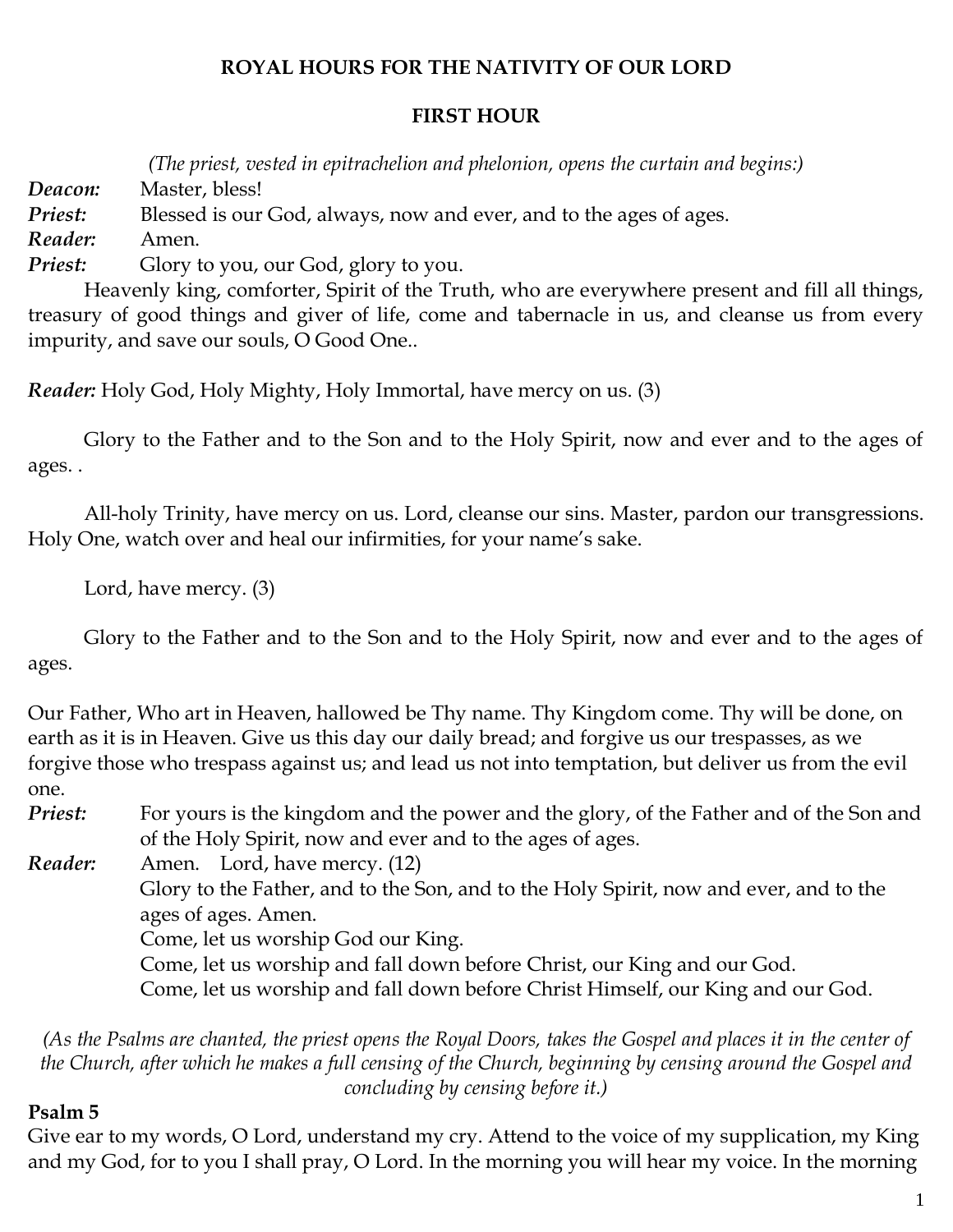I shall stand before you, and you will watch over me, because you are not a God who wants iniquity. The evildoer will not dwell with you, nor will the lawless remain before your eyes. You have hated all those who work iniquity; you will destroy all those who speak lies. The Lord abhors a man of bloodshed and deceit. But I in the abundance of your mercy shall enter your house, I shall worship towards your holy temple in fear of you. Guide me, O Lord, in your justice because of my enemies, direct my way before you. Because there is no truth in their mouths; their heart is vain. Their throat is an open tomb, they deceive with their tongues. Judge them, O God. Let them fall through their counsels; according to the multitude of their impieties cast them out, for they have embittered you, O Lord. And may all those who hope in you be glad; they will rejoice forever, and you will dwell among them, and all those who love your name will boast in you. Because you will bless the righteous; you have crowned him, O Lord, with your good pleasure.

# **Psalm 44**

My heart has uttered a good Word. I tell my works to the King. My tongue is the pen of ready writer. You are lovely with a beauty beyond the children of men. Grace has poured from your lips, therefore God has blessed you forever. Gird your sword on your thigh, O mighty warrior. In your splendour and beauty, draw your bow and prosper and reign in the cause of truth and meekness and justice, and your right hand will guide you wonderfully. Your throne, O God, is forever and ever; the sceptre of your Kingdom is a rod of justice. You have loved right and hated wrong, therefore God your God has anointed you with the oil of gladness beyond your fellows. Your garments are fragrant with myrrh, aloes and cassia, from the ivory palaces which gladden you. Kings' daughters are in your train. The Queen stood at your right hand clothed in a golden robem decked out in many colours. Listen my daughter and see, and incline your ear. And forget your people and your father's house. Then the King will desire your beauty, for he is your God and your shall worship him. And the daughter of Tyre will worship you with gifts. The richest of the people will entreat your favour. All the glory of the King's daughter is within, though she is arrayed in tasselled gold, wrought with many colours. The virgins in her train will be brought to the King, those near her will be brought to you. They will be brought with joy and gladness, they will be led into the King's temple. Instead of your fathers, sons are born to you. You shall make them rulers over all the earth. I will remember your name throughout all generations, therefore people will praise and thank you for ever and ever.

#### **Psalm 45**

God is our refuge and our power, a help in the afflictions that beset us greatly. Therefore we shall not be afraid when the earth is troubled, and mountains are removed into the heart of the sea. Their waters roared and were troubled, the mountains were troubled by his might. The surgings of the river delight the City of God; the Most High has sanctified his tabernacle. God is in the midst of her, and she will not be shaken; God will help her towards the morning. Nations were troubled, kingdoms tottered, he uttered his voice, the earth was shaken. The Lord of powers is with us, our helper is the God of Jacob. Come and see the works of God, the wonders he has done upon the earth, putting an end to wars as far as the ends of the earth. He will smash the bow and shatter the weapon, and burn the shields with fire. Be still, and know that I am God; I will be exalted among the nations, I will be exalted in the earth. The God of powers is with us, our helper is the God of Jacob.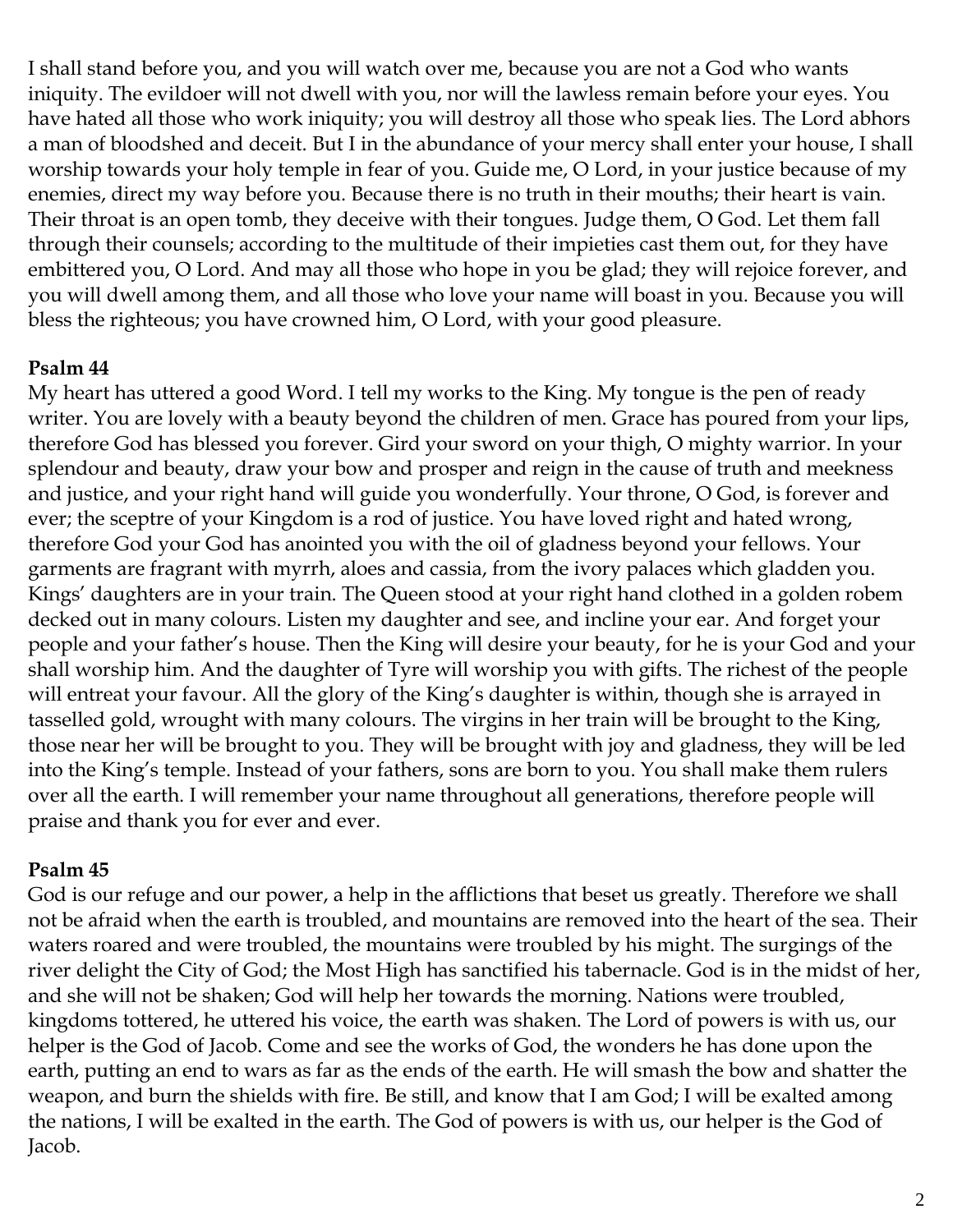Glory to the Father and to the Son and to the Holy Spirit, now and ever and to the ages of ages. Amen.

Alleluia, alleluia, alleluia, glory to you, O God! (3)

Lord have mercy. (3)

Glory to the Father and to the Son and to the Holy Spirit.

**Troparion in Tone 4** Mary once with aged Joseph went to be enrolled in Bethlehem, for he was of David's line; and she bore in her womb fruit unknown; the time for the birth was at hand, and there was no room in the inn; but the Cave proved a fair palace for the Queen. Christ is born, to raise up his image that had fallen.

*Reader:* Now and ever and to the ages of ages. Amen. What shall we call you, O Full of grace? Heaven? For you made the Sun of justice dawn. Paradise? For you made the flower of incorruption blossom. Virgin? For you remained incorrupt. Pure Mother? For you held in your holy embrace a Son who is the God of all. Implore him that our souls may be saved.

**In Tone 8** Bethlehem make ready; let the Manger be prepared; let the Cave receive. The truth has come, the shadow has passed away, and God has appeared among men from a Virgin, formed as we are and making divine what he has put on. And so Adam is renewed with Eve as they cry, 'God's good pleasure has appeared on earth to save our race'.

*God will come from Theman, and the Holy One from a mountain overshadowed by forest. (Habakkuk 3:3)* **Tone 3** Now the prophetic saying hastens to its fulfilment, which mystically said, 'And you, Bethlehem, land of Juda, are in no way least among the Leaders as you prepare the Cave, for from you will go forth for me in flesh a leader of the Nations, from a Virgin Maiden, Christ God, who will shepherd his people, the new Israel'. Let us all give him great glory.

*Glory to the Father and to the Son and to the Holy Spirit, now and ever and to the ages of ages. Amen.* **Tone 8** Joseph spoke thus to the Virgin, 'Mary, what is this doing that I see in you? I am at a loss and am amazed, and my mind is struck with dismay. Go quickly from me then and secretly. Mary, what is this doing that I see in you? Instead of honour, you have brought me shame; instead of gladness, sorrow; instead of praise, reproof. No longer will I bear men's reproach; for I took you from the Priests in the Temple as one blameless before the Lord; and what is this sight?'

| Reader:  | The Prokeimenon of the Prophecy in the Fourth Tone: The Lord said to me, 'You are<br>my Son, * today I have begotten you'. |
|----------|----------------------------------------------------------------------------------------------------------------------------|
| Chanter: | The Lord said to me, 'You are my Son, * today I have begotten you'.                                                        |
| Reader:  | Ask me and I shall give You the nations for Your inheritance, and the ends of the earth                                    |
|          | as Your possession.                                                                                                        |
| Chanter: | The Lord said to me, 'You are my Son, * today I have begotten you'.                                                        |
| Reader:  | The Lord said to me, 'You are my Son,                                                                                      |
| Chanter: | today I have begotten you'.                                                                                                |
| Deacon:  | Wisdom!                                                                                                                    |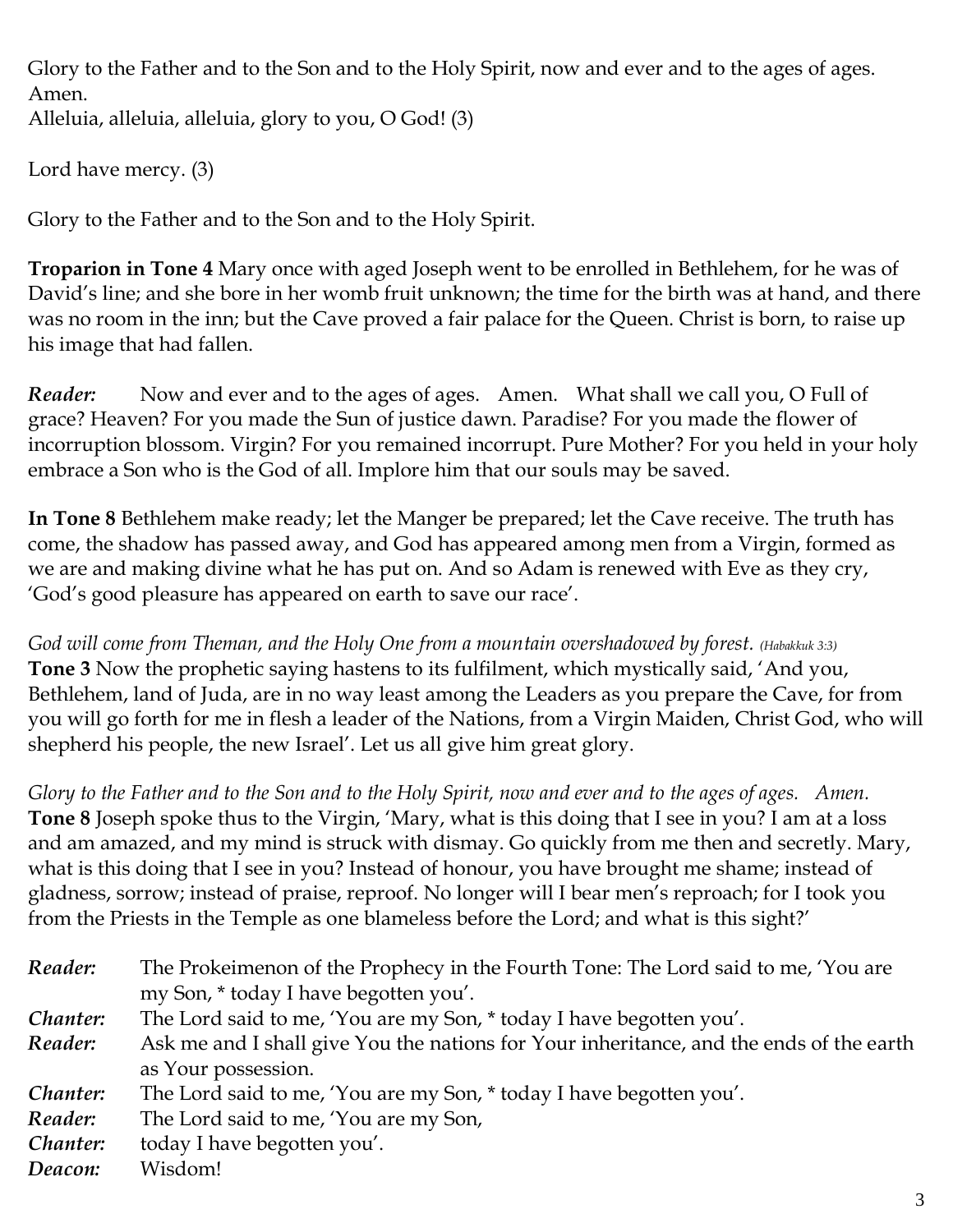*Reader:* The Reading is from the Prophecy of Micah  $(5:2-4)$ 

*Deacon:* Let us attend!

*Reader:* Thus says the Lord: And you Bethlehem, house of Ephratha, are not least among the thousands of Juda; for from you there will come forth for me the one who is to be ruler in Israel, and his goings out are from the beginning, from eternity. Because of this he will give them until the moment that she who bears child shall bring to birth; and the remainder of his brethren will return to the children of Israel. And he will stand and will see, and shepherd his flock in the strength of the Lord, and they will abide in the glory of the name of the Lord his God; for now they will be magnified even to the extremities of the earth.

*Deacon:* Wisdom!

*Reader:* The Reading is from the Epistle of the apostle Paul to the Hebrews (1:1-12)

*Deacon:* Let us attend!

*Reader:* Brethren: In many and varied ways God spoke of old to our fathers by the prophets; but in these last days he has spoken to us by a Son, whom he appointed the heir of all things, through whom also he created the ages. He is the radiance of his glory and the very imprint of his substance, upholding the universe by the word of his power. When he had made purification for our sins, he sat down at the right hand of the Majesty on high, having become as much superior to angels as the name he has obtained is more excellent than theirs. For to which of the angels did God ever say, 'You are my Son, today I have begotten you'? Or again, 'I will be to him a father, and he shall be to me a son'? And again, when he brings the first-born into the world, he says, 'Let all God's angels worship him.' Of the angels he says, 'Who makes his angels spirits and his ministers flames of fire.' But to the Son he says, 'Your throne, O God, is to age on age, the sceptre of justice is the sceptre of your kingdom. You have loved justice and hated iniquity; therefore God, your God, has anointed you with the oil of gladness beyond your comrades.' And, 'You, Lord, founded the earth in the beginning, and the heavens are the work of your hands; they will perish, but you remain; they will all grow old like a garment, like a mantle you will roll them up, and they will be changed. But you are the same, and your years will never end.'

| Deacon: | And that we be accounted worthy of hearing the holy Gospel, let us implore the Lord |
|---------|-------------------------------------------------------------------------------------|
|         | our God.                                                                            |

*Chanter:* Lord, have mercy. (3)

*Deacon:* Wisdom! Upright, let us hear the holy Gospel.

*Priest:* Peace to all.

*Chanter:* And to your spirit!

*Priest:* The reading from the holy Gospel according to Matthew.

*Chanter:* Glory to you, O Lord! Glory to you!

*Deacon:* Let us attend!

*Priest:* (1:18-25) Now the birth of Jesus Christ took place in this way. When his mother Mary had been betrothed to Joseph, before they came together she was found to be with child of the Holy Spirit; and her husband Joseph, being a just man and unwilling to put her to shame, resolved to divorce her quietly. But as he considered this, behold, an angel of the Lord appeared to him in a dream, saying, "Joseph, son of David, do not fear to take Mary your wife, for that which is conceived in her is of the Holy Spirit; she will bear a son, and you shall call his name Jesus, for he will save his people from their sins." All this took place to fulfill what the Lord had spoken by the prophet: "Behold, a virgin shall conceive and bear a son, and his name shall be called Emmanuel"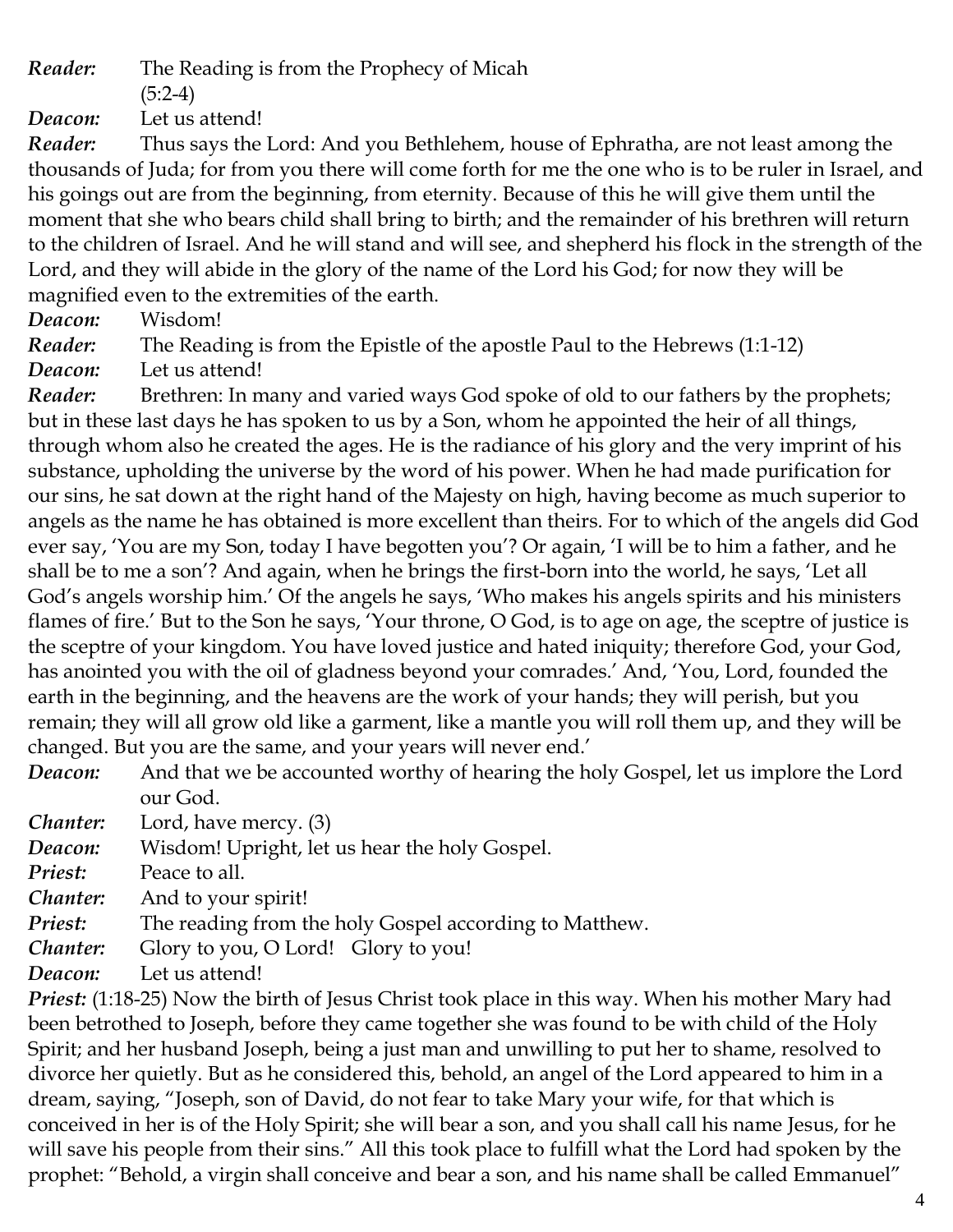(which means, God with us). When Joseph woke from sleep, he did as the angel of the Lord commanded him; he took his wife, but knew her not until she had borne a son; and he called his name Jesus.

*Chanter:* Glory to you, O Lord! Glory to you!

*Reader:* Direct my steps according to your word, and let no iniquity lord it over me.

Deliver me from the slander of men, and I shall keep your commandments.

Let your face shine on your servant, and teach me your statutes.

Let my mouth be filled with your praise, O Lord, that I may hymn your glory, all day long your splendour.

Holy God, Holy Mighty, Holy Immortal, have mercy on us. (3)

Glory to the Father and to the Son and to the Holy Spirit, now and ever and to the ages of ages. .

All-holy Trinity, have mercy on us. Lord, cleanse our sins. Master, pardon our transgressions. Holy One, watch over and heal our infirmities, for your name's sake.

Lord, have mercy. (3)

Glory to the Father and to the Son and to the Holy Spirit, now and ever and to the ages of ages.

Our Father, Who art in Heaven, hallowed be Thy name. Thy Kingdom come. Thy will be done, on earth as it is in Heaven. Give us this day our daily bread; and forgive us our trespasses, as we forgive those who trespass against us; and lead us not into temptation, but deliver us from the evil one.

*Priest:* For yours is the kingdom and the power and the glory, of the Father and of the Son and of the Holy Spirit, now and ever and to the ages of ages.

*Reader:* Amen.

**Kontakion in Tone 3** The Virgin today comes to the cave to give birth ineffably to the Word before the age. Dance, world who hear this! Glorify, with angels and the shepherds, him who willed to be manifest, a new child, the God before the ages.

*Reader:* Lord, have mercy. (40)

#### **Prayer of the Hours**

At every time and at every hour, in heaven and on earth worshipped and glorified, Christ God, long-suffering, great in mercy, great in compassion, loving the just and merciful to sinners, calling all to salvation by the promise of the good things to come; do you, Lord, yourself accept our entreaties at this hour, and direct our lives to your commandments. Sanctify our souls, purify our bodies, correct our thoughts, cleanse our ideas and deliver us from every distress, evil, and pain. Wall us about with your holy Angels, that protected and guided by their host we may reach the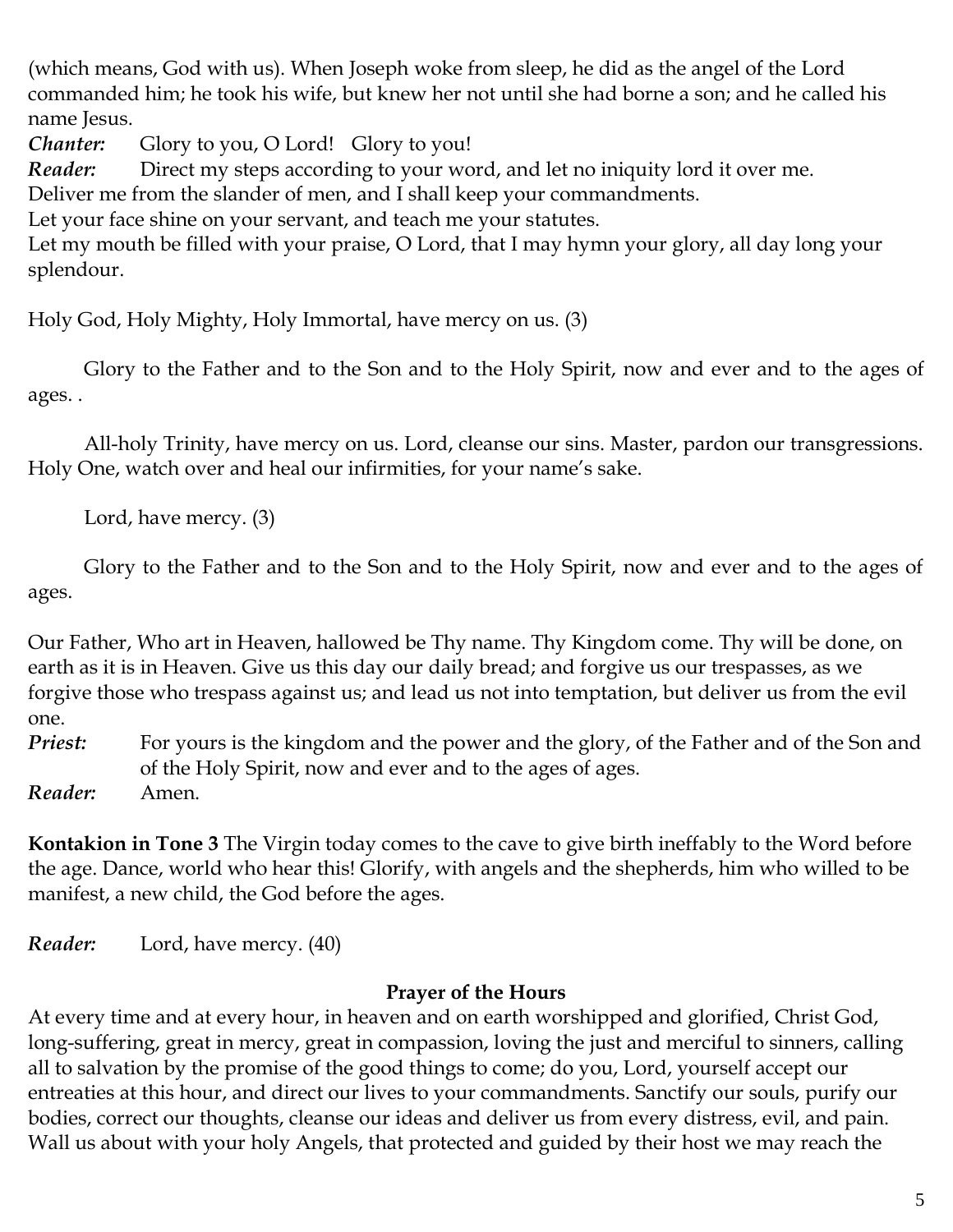unity of the faith and the knowledge of your unapproachable glory; for you are blessed to the ages of ages. Amen.

Lord, have mercy. (3)

Glory to the Father, and to the Son, and to the Holy Spirit, now and ever, and to the ages of ages. Amen.

More honorable than the Cherubim, and more glorious beyond compare than the Seraphim: without defilement you gave birth to God the Word: true Birthgiver of God, we magnify you! In the name of the Lord, Father, bless.

*Priest:* God have pity on us and bless us, show his Face to us and have mercy on us. *Reader:* Amen.

Christ, the true light, who enlighten and sanctify everyone who comes into the world, may the light of your countenance be signed upon us, that in it we may see your unapproachable light; and direct our steps to the doing of your commandments; at the intercessions of your all-pure Mother and of all your Saints. Amen.

# **THIRD HOUR**

*Reader:* Come, let us worship God our King. Come, let us worship and fall down before Christ, our King and our God. Come, let us worship and fall down before Christ Himself, our King and our God.

*(As the Psalms are chanted, the priest censes around the Gospel, after which he censes the iconostasis and the people, concluding by censing before the Gospel.)*

# **Psalm 66**

God have pity on us and bless us; show his Face to us and have mercy on us. To make your way known on the earth, your salvation among all nations. Let peoples confess you, O God, let all peoples confess you. Let nations rejoice and be glad, because you judge peoples with equity and guide nations on the earth. Let peoples confess you, O God, let all peoples confess you; earth has given its fruit. May God, our God, bless us, and let all the ends of the earth fear him.

# **Psalm 86**

His foundations are in the holy mountains; the Lord loves the gates of Sion more than all the tabernacles of Jacob. Glorious things have been said of you, City of God. I shall remember Rahab and Babylon to those who know me. See, foreigners and Tyre and people of the Ethiopians, these were born in her. My mother is Sion, a man will say; and a man was born in her, and he the Most high founded her. The Lord will recount in writing of peoples, and of these rulers that have been born in her. Dwelling in you is as that of all who rejoice.

#### **Psalm 50**

Have mercy on me, O God, according to your great mercy, and according to the fullness of your compassions blot out my transgression.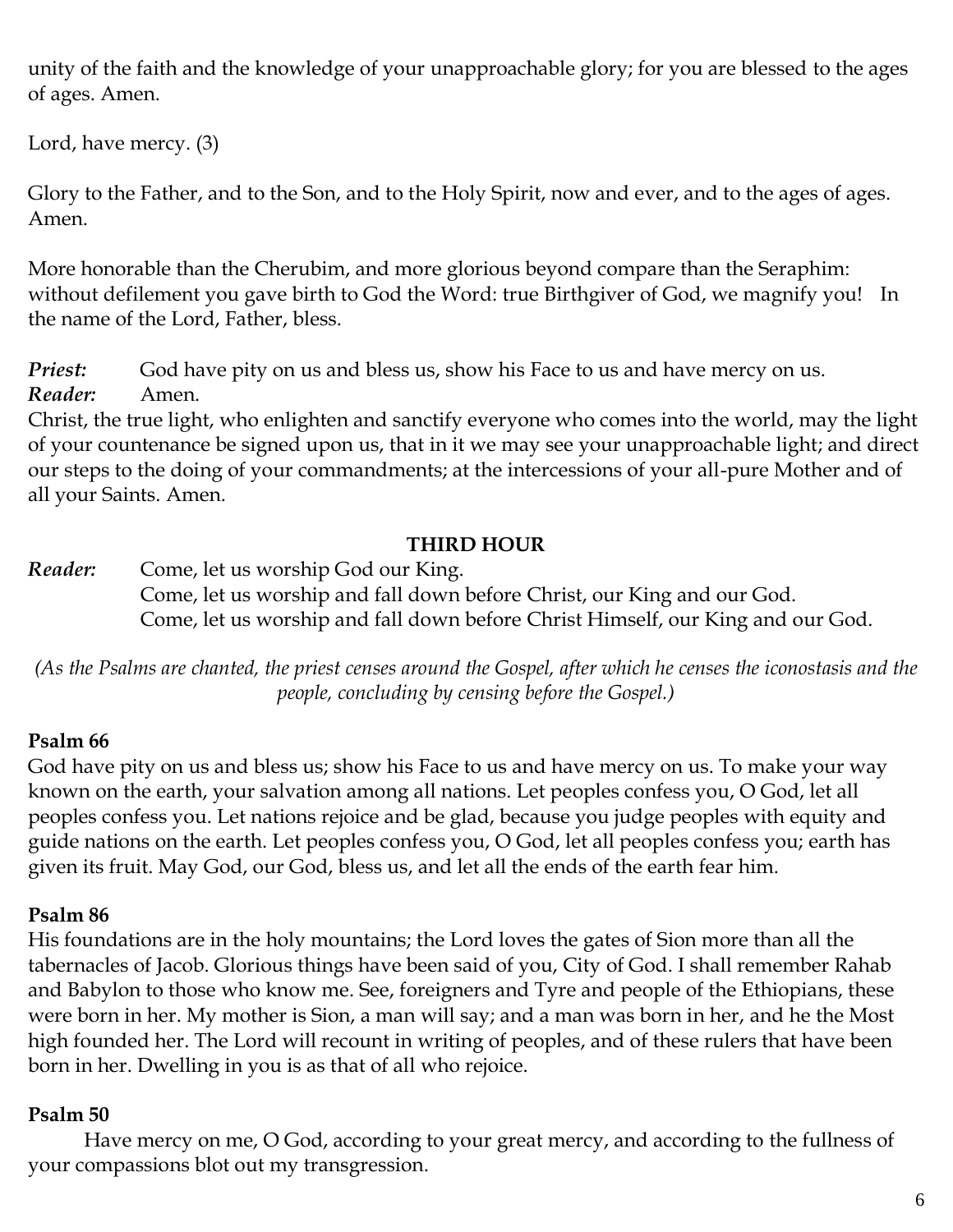More thoroughly wash me from my lawlessness, and cleanse me from my sin.

For I do know my lawlessness, and my sin is ever before me.

Against you only I have sinned and have done the evil before you, so that you are righteous in your words and conquer in your judging.

For, behold, in iniquities I was conceived, and in sins my mother bore me.

For, behold, you have loved truth, the unseen and hidden things of your wisdom you have shown me.

You will sprinkle me with hyssop and I will be cleansed; you will wash me, and I will be made whiter than snow.

You will make me hear joy and gladness; the humbled bones will rejoice.

Turn away your face from my sins, and blot out all my transgressions.

Create a clean heart in me, O God, and renew a right Spirit in my inward parts.

Do not cast me away from your Face, and do not take your Holy Spirit from me.

Give me back the joy of your salvation, and make me steadfast with a governing Spirit.

I will teach the lawless your ways, and the ungodly will turn around to you.

Deliver me from blood, O God, God of my salvation, and my tongue will rejoice in your righteousness.

Lord, you will open my lips, and my mouth will proclaim your praise.

For if you had wanted a sacrifice, I would have given it; you will not be well-pleased in whole burnt offerings.

A sacrifice to God is a shattered spirit; a shattered and humbled heart God will not despise.

Do good, Lord, to Zion in your good pleasure and the walls of Jerusalem be rebuilt!

Then you will be well-pleased in sacrifice of righteousness, offering and whole-burnt offerings.

Then they will offer calves upon your altar.

Glory to the Father and to the Son and to the Holy Spirit, now and ever and to the ages of ages. Amen.

Alleluia, alleluia, alleluia, glory to you, O God! *(thrice)*

Lord, have mercy. *(thrice)*

Glory to the Father and to the Son and to the Holy Spirit.

**Troparion in Tone 4** Mary once with aged Joseph went to be enrolled in Bethlehem, for he was of David's line; and she bore in her womb fruit unknown; the time for the birth was at hand, and there was no room in the inn; but the Cave proved a fair palace for the Queen. Christ is born, to raise up his image that had fallen.

*Reader:* Now and ever and to the ages of ages. Amen. Birthgiver of God, you are the true vine, who gave bud to the fruit of life; we implore you, Sovereign Lady, intercede together with the Apostles and all the Saints that he have mercy on our souls.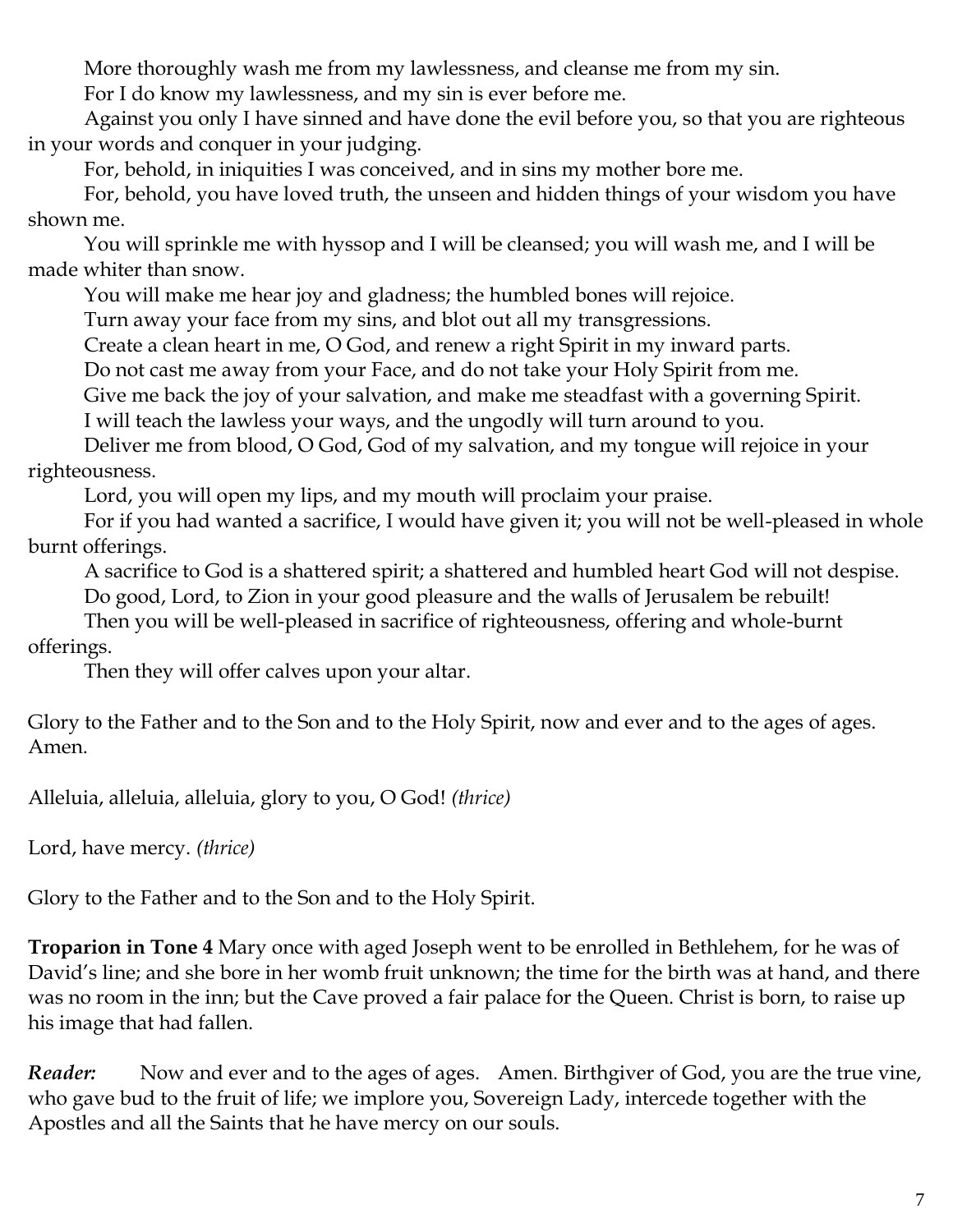**In Tone 6** This is our God, another will not be reckoned in comparison with him, born of a Virgin and passing his life among men. The only-begotten Son appears as a mortal, lying in a poor manger, and the Lord of glory is wrapped in swaddling clothes; and a star guides Magi to worship him; and we sing, Holy Trinity, save our souls.

*God will come from Theman, and the Holy One from a mountain overshadowed by forest. (Habakkuk 3:3)* **Tone 8** Before your Nativity, Lord, the heavenly hosts looked with trembling on the mystery and were struck with wonder; for you were well pleased to be born as a babe, you who adorned the vault of heaven with stars; and you have been laid in a manger of dumb beasts, you who hold all the ends of the earth in the hollow of your hand; for by such a plan your compassion and great mercy have been made known. O Christ, glory to you!

*Glory to the Father and to the Son and to the Holy Spirit, now and ever and to the ages of ages. Amen.* **Tone 3** Joseph, tell us, how is it that you are bringing to Bethlehem great with child the Maiden you received from the Holy Place? 'I have searched the prophets,' he says, 'and I have been warned by a Angel, and I am persuaded that Mary will give birth to God in a way beyond explanation. To worship him Magi will come from the East, honouring him with precious gifts.' O Lord, incarnate for our sake, glory to you!

| Reader:                                                                                           | The Prokeimenon of the Prophecy in the Fourth Tone: For a Child has been born for us,             |  |
|---------------------------------------------------------------------------------------------------|---------------------------------------------------------------------------------------------------|--|
|                                                                                                   | * and a Son has been given to us.                                                                 |  |
| Chanter:                                                                                          | For a Child has been born for us, $*$ and a Son has been given to us.                             |  |
| Reader:                                                                                           | And the government shall be upon His shoulder.                                                    |  |
| Chanter:                                                                                          | For a Child has been born for us, $*$ and a Son has been given to us.                             |  |
| Reader:                                                                                           | For a Child has been born for us,                                                                 |  |
| Chanter:                                                                                          | and a Son has been given to us.                                                                   |  |
| Deacon:                                                                                           | Wisdom!                                                                                           |  |
| Reader:                                                                                           | The Reading is from the Prophecy of Jeremias (Baruch 3:35 - 4:4)                                  |  |
| Deacon:                                                                                           | Let us attend!                                                                                    |  |
| Reader:                                                                                           | This is our God, and there shall be none other reckoned in comparison with him. He                |  |
| has found out all the way of knowledge, and given it to Jacob his servant and Israel his beloved. |                                                                                                   |  |
| After this he appeared on earth and lived among men. This is the book of the commandments of      |                                                                                                   |  |
|                                                                                                   | God, and the law which exists for ever; all those who keep it fast will have life; but those who  |  |
|                                                                                                   | abandon it will die. Turn back Jacob, and lay hold of it, walk in the presence of its light to be |  |
| illumined. Do not give your glory to another, and what is profitable to you to a foreign nation.  |                                                                                                   |  |
| Deacon:                                                                                           | Wisdom!                                                                                           |  |
| Reader:                                                                                           | The Reading is from the Epistle of the apostle Paul to the Galatians (3:23-29)                    |  |
| Deacon:                                                                                           | Let us attend!                                                                                    |  |
| Reader:                                                                                           | Brethren: before faith came, we were confined under the law, kept under restraint until           |  |
| faith should be revealed. So that the law was our custodian until Christ came, that we might be   |                                                                                                   |  |
| $\epsilon$ and $\epsilon$ and $\epsilon$ and $\epsilon$                                           |                                                                                                   |  |

justified by faith. But now that faith has come, we are no longer under a custodian; for in Christ Jesus you are all children of God, through faith. For as many of you as have been baptized into Christ have put on Christ. There is neither Jew nor Greek, there is neither slave nor free, there is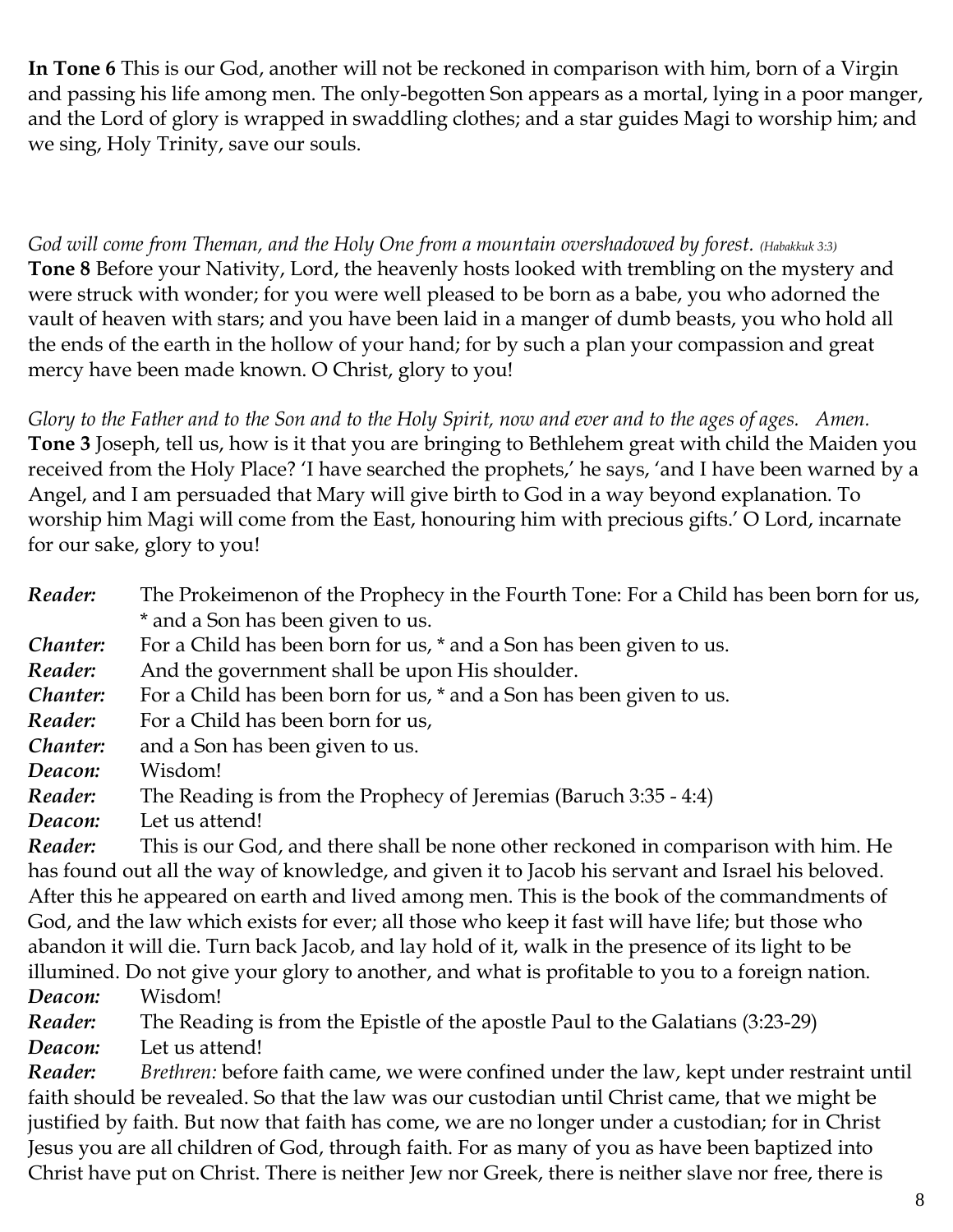neither male nor female; for you are all one in Christ Jesus. And if you are Christ's, then you are Abraham's offspring, heirs according to promise.

- *Deacon:* And that we be accounted worthy of hearing the holy Gospel, let us implore the Lord our God.
- *Chanter:* Lord, have mercy. (3)
- *Deacon:* Wisdom! Upright, let us hear the holy Gospel.
- *Priest:* Peace to all.
- *Chanter:* And to your spirit!
- *Priest:* The reading from the holy Gospel according to Luke (2:1-20).
- *Chanter:* Glory to you, O Lord! Glory to you!
- *Deacon:* Let us attend!

*Priest:* In those days a decree went out from Caesar Augustus that all the world should be enrolled. This was the first enrollment, when Quirin'ius was governor of Syria. And all went to be enrolled, each to his own city. And Joseph also went up from Galilee, from the city of Nazareth, to Judea, to the city of David, which is called Bethlehem, because he was of the house and lineage of David, to be enrolled with Mary, his betrothed, who was with child. And while they were there, the time came for her to be delivered. And she gave birth to her first-born son and wrapped him in swaddling cloths, and laid him in a manger, because there was no place for them in the inn. And in that region there were shepherds out in the field, keeping watch over their flock by night. And an angel of the Lord appeared to them, and the glory of the Lord shone around them, and they were filled with fear. And the angel said to them, "Be not afraid; for behold, I bring you good news of a great joy which will come to all the people; for to you is born this day in the city of David a Savior, who is Christ the Lord. And this will be a sign for you: you will find a babe wrapped in swaddling cloths and lying in a manger." And suddenly there was with the angel a multitude of the heavenly host praising God and saying, "Glory to God in the highest, and on earth peace, Good Will among men!" When the angels went away from them into heaven, the shepherds said to one another, "Let us go over to Bethlehem and see this thing that has happened, which the Lord has made known to us." And they went with haste, and found Mary and Joseph, and the babe lying in a manger. And when they saw it they made known the saying which had been told them concerning this child; and all who heard it wondered at what the shepherds told them. But Mary kept all these things, pondering them in her heart. And the shepherds returned, glorifying and praising God for all they had heard and seen, as it had been told them.

*Chanter:* Glory to you, O Lord! Glory to you!

*Reader:* Blessed is the Lord God, blessed is the Lord day by day; may the God of our salvation give us prosperity, our God, the God who saves.

Holy God, Holy Mighty, Holy Immortal, have mercy on us. (3)

Glory to the Father and to the Son and to the Holy Spirit, now and ever and to the ages of ages. .

All-holy Trinity, have mercy on us. Lord, cleanse our sins. Master, pardon our transgressions. Holy One, watch over and heal our infirmities, for your name's sake.

Lord, have mercy. (3)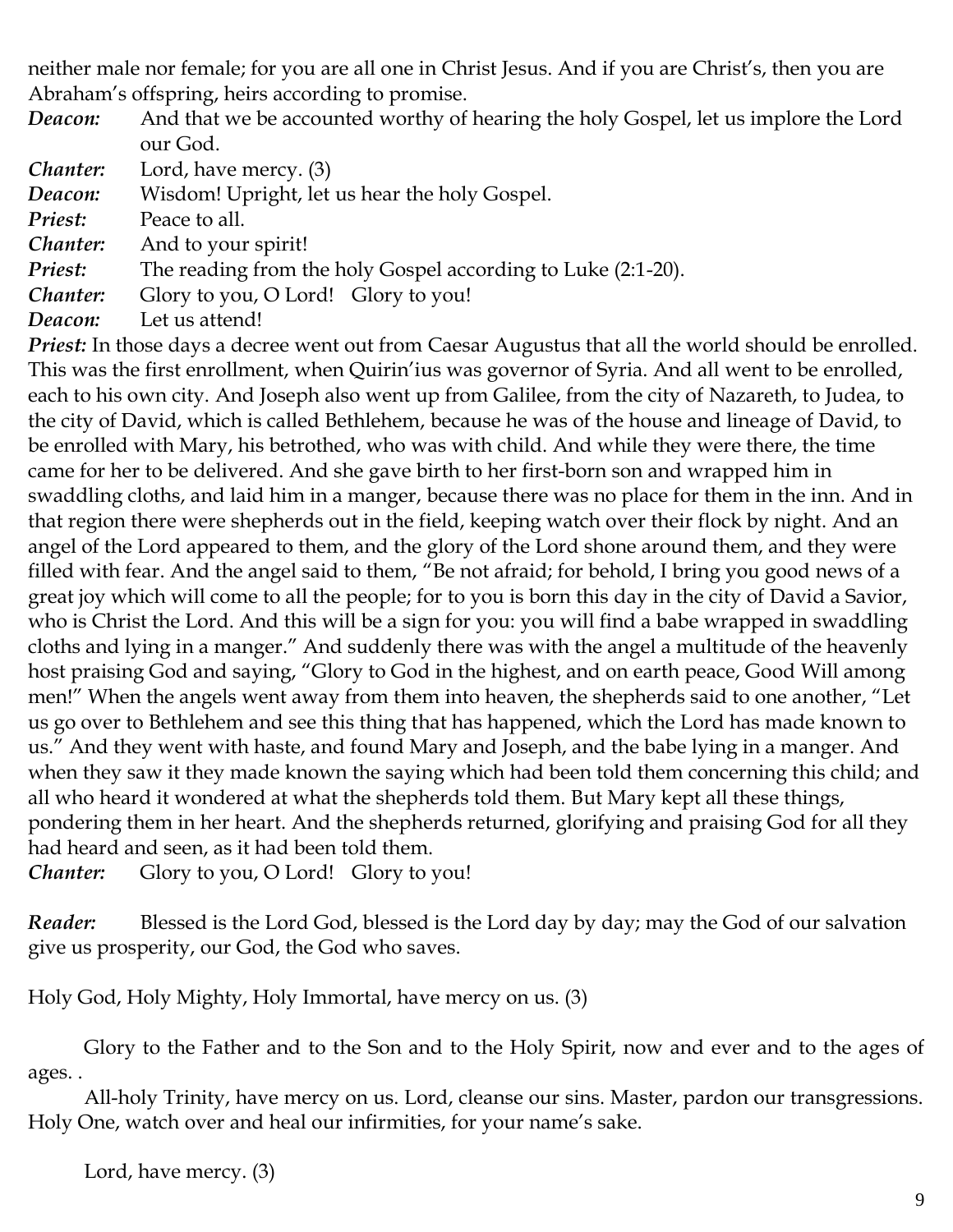Glory to the Father and to the Son and to the Holy Spirit, now and ever and to the ages of ages.

Our Father, Who art in Heaven, hallowed be Thy name. Thy Kingdom come. Thy will be done, on earth as it is in Heaven. Give us this day our daily bread; and forgive us our trespasses, as we forgive those who trespass against us; and lead us not into temptation, but deliver us from the evil one.

*Priest:* For yours is the kingdom and the power and the glory, of the Father and of the Son and of the Holy Spirit, now and ever and to the ages of ages. *Reader:* Amen.

**Kontakion in Tone 3** The Virgin today comes to the cave to give birth ineffably to the Word before the age. Dance, world who hear this! Glorify, with angels and the shepherds, Him Who willed to be manifest, a new child, the God before the ages.

*Reader:* Lord, have mercy. (40)

# **Prayer of the Hours**

At every time and at every hour, in heaven and on earth worshipped and glorified, Christ God, long-suffering, great in mercy, great in compassion, loving the just and merciful to sinners, calling all to salvation by the promise of the good things to come; do you, Lord, yourself accept our entreaties at this hour, and direct our lives to your commandments. Sanctify our souls, purify our bodies, correct our thoughts, cleanse our ideas and deliver us from every distress, evil, and pain. Wall us about with your holy Angels, that protected and guided by their host we may reach the unity of the faith and the knowledge of your unapproachable glory; for you are blessed to the ages of ages. Amen.

Lord, have mercy. (3)

Glory to the Father, and to the Son, and to the Holy Spirit, now and ever, and to the ages of ages. Amen.

More honorable than the Cherubim, and more glorious beyond compare than the Seraphim: without defilement you gave birth to God the Word: true Birthgiver of God, we magnify you! In the name of the Lord, Father, bless!

*Priest:* God have pity on us and bless us, show his Face to us and have mercy on us. *Reader:* Amen.

God and Master, Father almighty, Lord, only begotten Son, Jesus Christ and Holy Spirit, one godhead, one power, have mercy on me the sinner; and by the judgements which you know, save me your unworthy servant; for you are blessed to the ages of ages. Amen.

# **SIXTH HOUR**

*Reader:* Come, let us worship God our King.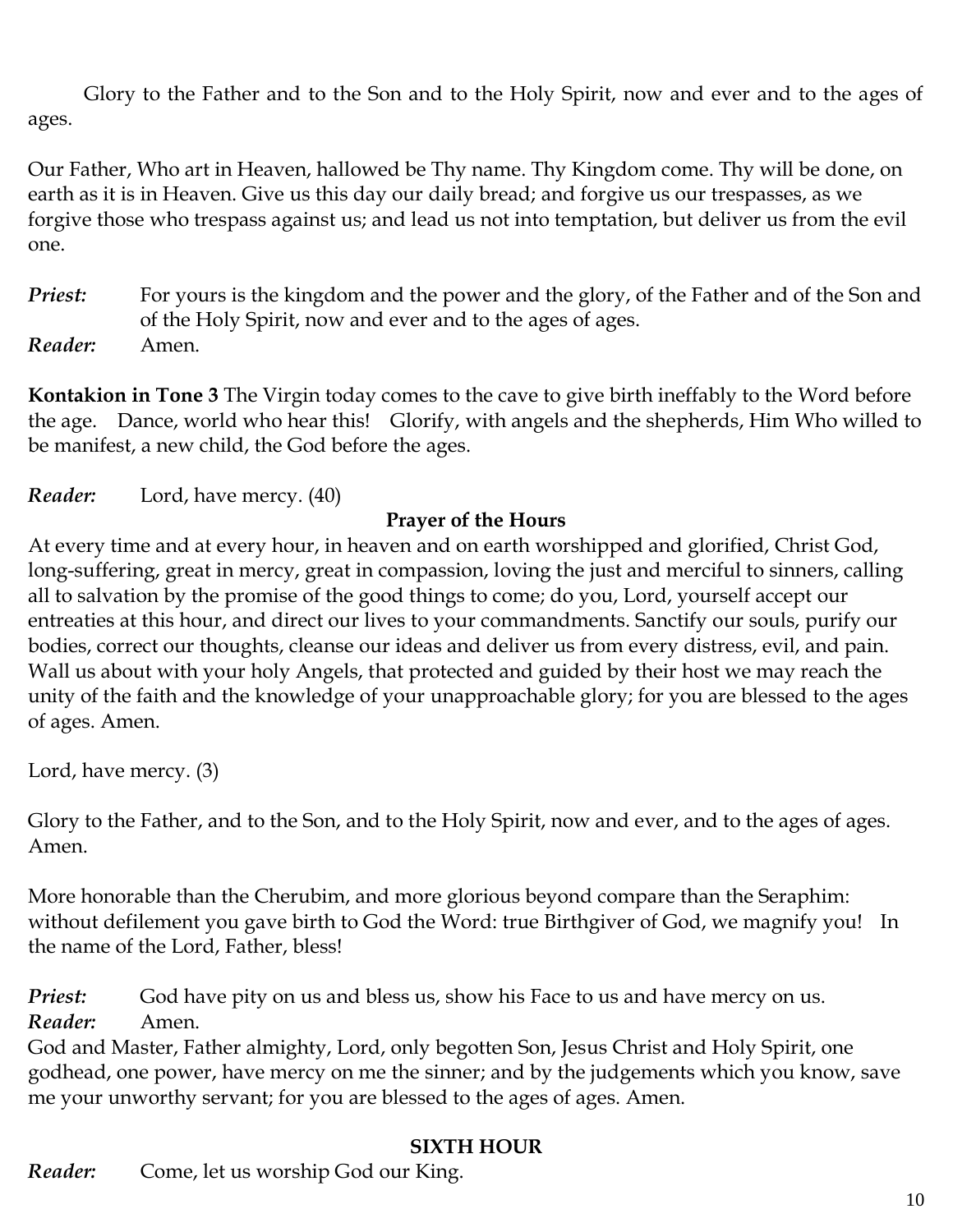Come, let us worship and fall down before Christ, our King and our God. Come, let us worship and fall down before Christ Himself, our King and our God.

*(As the Psalms are chanted, the priest censes around the Gospel, after which he censes the iconostasis and the people, concluding by censing before the Gospel.)*

# **Psalm 71**

O God give your judgement to the King, and your justice to the son of the King. To judge your people with justice, and your poor with judgement. Let the mountains bring peace to the people, and the hills justice. He will judge the poor of the people and save the sons of the paupers, and humble the slanderer. He will continue as long as the sun, and before the moon for generations of generations. He will come like rain upon a fleece, and like a drop falling upon the earth. In his days justice will dawn, and abundance of peace until the moon be taken away. Ethiopians shall fall down before him, and his enemies lick the dust. Kings of Tharsis and islands shall offer gifts, Kings of Arabs and of Saba shall bring gifts. And all the kings of the earth shall fall down before him, all the Nations shall serve him. For he has delivered the pauper from the man of power and the poor who had no helper. He will rescue their souls from interest and injustice, and their name shall be precious before him. And he shall live, and there shall be given him of the gold of Arabia; and they shall pray for him continually; the whole day they shall praise him. There will be an establishment on the earth, on the peaks of the mountains; its fruit shall be exalted above Libanus, and from the city they will flourish as the grass of the field.

# **Psalm 131**

O Lord remember David and all his meekness; how he swore to the Lord, made a vow to the God of Jacob: If I enter the shelter of my house, if I climb into my bed, If I give sleep to my eyes, slumber to my eyelids and rest to my temples, Until I find a place for the Lord, a dwelling for the God of Jacob. See, we heard of it in Ephrata, we found it in the woodland fields. We shall enter his dwellings, we shall worship towards the place where his feet have stood. Arise, Lord, into your rest, you and the ark of your holiness. Your priests will be clothed with justice, and your holy ones will rejoice. For David, your servant's sake, do not turn away the face of your Christ. The Lord has sworn truth to David and he will not annul it: Of the fruit of your womb I shall place on your throne; If your sons keep my covenant and these testimonies of mine which I shall teach them, Their sons too will sit on your throne for ever. For the Lord has elected Sion, has chosen her as a dwelling for himself: This is my dwelling-place for ever and ever, here I shall dwell, for I have chosen her. Her door I shall bless abundantly, her poor I shall fill with bread. Her priests I shall clothe with salvation, and her holy ones will rejoice with great joy. There I shall make the horn of David flourish; I have prepared a lamp for my Christ. I shall clothe his enemies in shame, my holiness will flower upon him.

# **Psalm 90**

One who dwells in the help of the Most High will live under the protection of the of the God of heaven; will say to the Lord: You are my protector and my refuge, my God, and I shall hope in him. For he will deliver you from the hunters' snare, and from the word which troubles. He will overshadow you with his wings, and under his feathers you will have hope, his truth will encircle you as a shield. You will not be afraid of terror by night, of the arrow that flies by day. Of the thing that prowls in the darkness, of mishap or of the noonday devil. A thousand may fall at your side,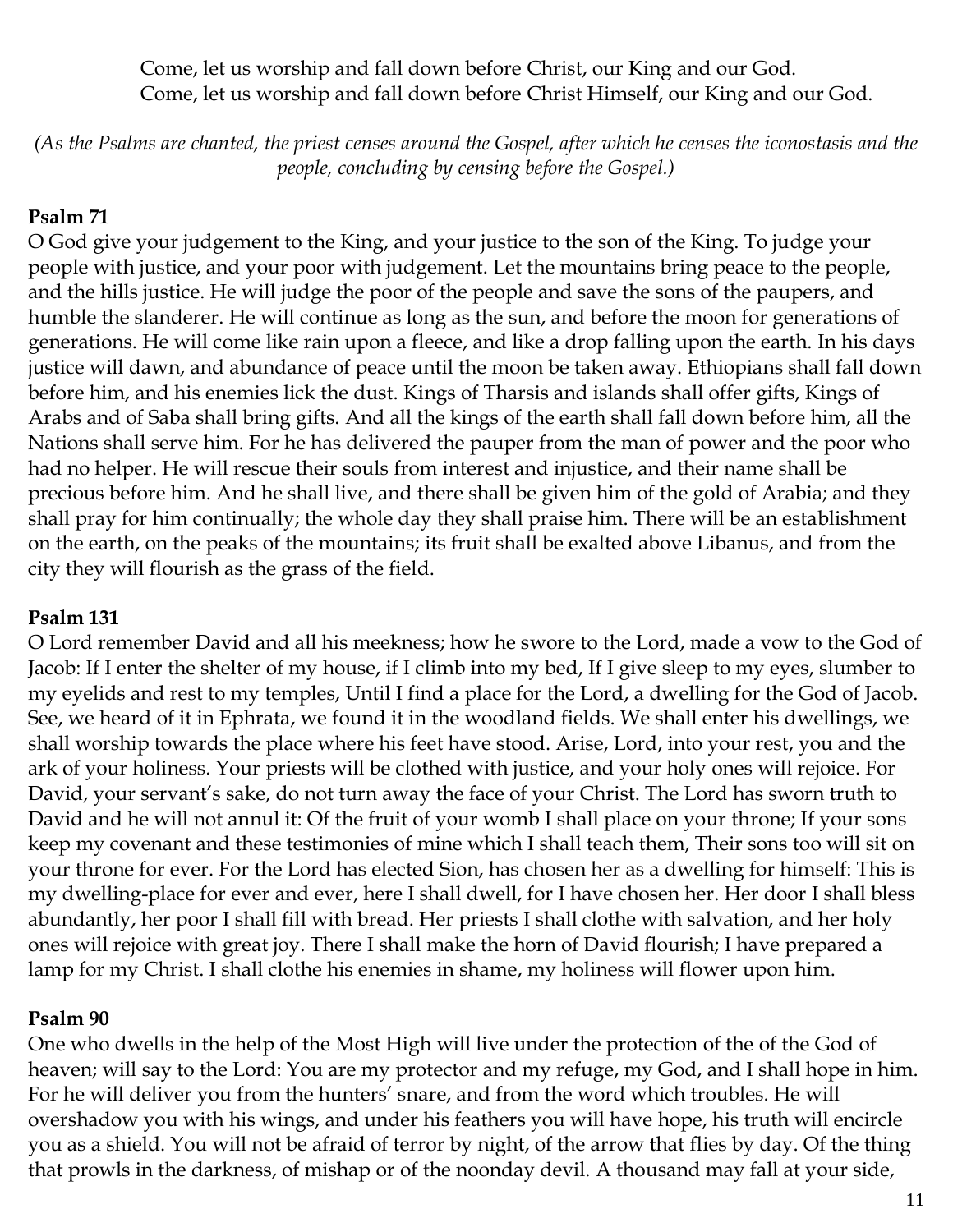and ten thousand at your right, but it will not come near you. But with your eyes you will behold, and see the reward of sinners. For you, Lord, are my hope: you have made the Most High your refuge. Evils will not approach you, nor a scourge draw near your dwelling. Because he has given orders to his Angels about you, to guard you in all your ways. They will bear you on their hands, lest you dash your foot against a stone. You will walk on asp and basilisk, and trample down lion and dragon. Because he hoped in me, I shall deliver him; I shall shelter him, because he knew my name. He will cry to me, and I shall hear him, I am with him in trouble; I shall rescue him and glorify him. I shall fill him with length of days, and show him my salvation.

Glory to the Father and to the Son and to the Holy Spirit, now and ever and to the ages of ages. Amen.

Alleluia, alleluia, alleluia, glory to you, O God! (3)

Lord have mercy. (3)

Glory to the Father and to the Son and to the Holy Spirit.

**Troparion in Tone 4** Mary once with aged Joseph went to be enrolled in Bethlehem, for he was of David's line; and she bore in her womb fruit unknown; the time for the birth was at hand, and there was no room in the inn; but the Cave proved a fair palace for the Queen. Christ is born, to raise up his image that had fallen.

*Reader:* Now and ever and to the ages of ages. Amen. Because we have no boldness because of our many sins, entreat the One born of you, O Virgin Mother of God; for a Mother's plea has great force for the kindness of the Master. Do not despise the supplications of sinners, O all-holy, for he is merciful, and able to save, he who even accepted to suffer for us.

**In Tone 1** Come, you faithful, let us arise and behold the divine condescension from above, made manifest for us in Bethlehem; and having cleansed our minds, let us by our lives offer virtues instead of myrrh, as we faithfully prepare the entry of the Nativity with treasures of the soul, crying, 'In the highest, glory to God in Trinity, through whom his good pleasure has appeared among men to rescue Adam from the ancestral curse, for he loves mankind.'

*God will come from Theman, the Holy One from a mountain overshadowed by forest. (Habakkuk 3:3)* **Tone 4** Listen, O heaven and give ear, O earth. Let the foundations be shaken, let trembling seize the regions beneath the earth; because God and the Creator has put on the matter of flesh, and he who created creation with his mighty hand appears in the womb of a creature he fashioned. O the depth of the riches and wisdom and knowledge of God! How inscrutable his judgements, and unsearchable his ways.

*Glory to the Father and to the Son and to the Holy Spirit, now and ever and to the ages of ages. Amen.* **Tone 5** Come, peoples, bearers of Christ, let us behold a wonder that amazes and holds fast every mind, and as we devoutly worship let us with faith sing its praise. Today a Maiden great with child is coming to Bethlehem to give birth to the Lord; choirs of Angels run before her. And seeing this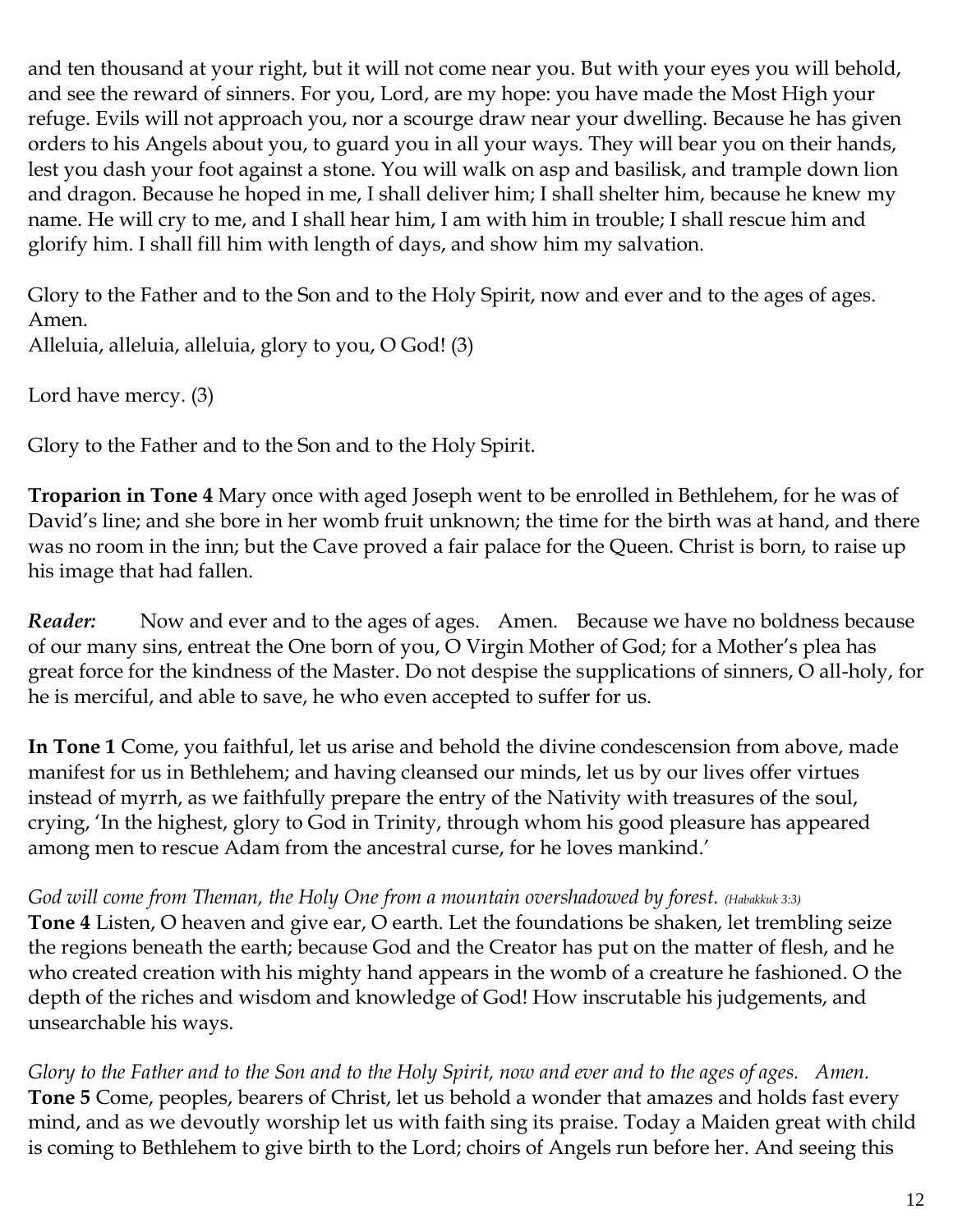Joseph, the Betrothed, cries out, 'What is the strange mystery in you, O Virgin? And how will you bring forth a child, Calf who have never known the yoke?'

| Reader:                                                                                                  | The Prokeimenon of the Prophecy in the Fourth Tone: Out of the womb before the                   |  |
|----------------------------------------------------------------------------------------------------------|--------------------------------------------------------------------------------------------------|--|
|                                                                                                          | orning star have I begotten You. The Lord has sworn and will not change His mind.                |  |
| Chanter:                                                                                                 | Out of the womb before the morning star have I begotten You. The Lord has sworn                  |  |
|                                                                                                          | and will not change His mind.                                                                    |  |
| Reader:                                                                                                  | The Lord said to my Lord: sit at my right hand, until I make Your enemies Your                   |  |
|                                                                                                          | footstool.                                                                                       |  |
| Chanter:                                                                                                 | Out of the womb before the morning star have I begotten You. The Lord has sworn                  |  |
|                                                                                                          | and will not change His mind.                                                                    |  |
| Reader:                                                                                                  | Out of the womb before the morning star have I begotten You.                                     |  |
| Chanter:                                                                                                 | The Lord has sworn and will not change His mind.                                                 |  |
| Deacon:                                                                                                  | Wisdom!                                                                                          |  |
| Reader:                                                                                                  | The Reading is from the Prophecy of Isaias $(7:10-16, 8:1-4, 8-10)$                              |  |
| Deacon:                                                                                                  | Let us attend!                                                                                   |  |
| Reader:                                                                                                  | Again the Lord spoke to Ahaz, 'Ask a sign of the Lord your God; in the depth or in the           |  |
| height.' But Ahaz said, 'I will not ask, and I will not put the Lord to the test.' And he [Isaias] said, |                                                                                                  |  |
| 'Hear then, O house of David! Is it a little thing for you to contend with men, and how do you           |                                                                                                  |  |
|                                                                                                          | contend with the Lord? Therefore the Lord himself will give you a sign. Behold, the virgin shall |  |
| conceive and bear a son, and they shall call his name Emmanuel. He shall eat butter and honey            |                                                                                                  |  |
|                                                                                                          | before he knows how to prefer evil or choose good. For before the child knows good or evil, he   |  |
| refuses the evil to choose the good. Then the Lord said to me, "Take for yourself a large new            |                                                                                                  |  |
| volume and write upon it in with a man's pen, Of making a rapid plunder of spoils; for it is at hand.    |                                                                                                  |  |
| And get me witnesses, reliable men, Urias the priest and Zacharias the son of Barachias. And I went      |                                                                                                  |  |
| to the prophetess, and she conceived and bore a son. Then the Lord said to me, "Call his name            |                                                                                                  |  |
| Despoil-quickly-plunder-rapidly; for before the child knows how to cry 'Father' or 'Mother,' he will     |                                                                                                  |  |
| take the power of Damascus and the spoil of Samaria before the king of the Assyrians." Know you          |                                                                                                  |  |
| nations and be worsted; give ear, as far as the extremity of the earth; for if again you have become     |                                                                                                  |  |
| strong, again you will be worsted. And whatever counsel you take, the Lord will scatter it; and          |                                                                                                  |  |

whatever word you speak, it will not remain in you, for God is with us.'

*Deacon:* Wisdom!

*Reader:* The Reading is from the Epistle of the apostle Paul to the Hebrews (1:10-2:3)

*Deacon:* Let us attend!

*Reader:* 'You, Lord, founded the earth in the beginning, and the heavens are the work of your hands; they will perish, but you remain; they will all grow old like a garment, like a mantle you will roll them up, and they will be changed. But you are the same, and your years will never end.' But to what angel has he ever said, 'Sit at my right hand, till I make your enemies a footstool for your feet'? Are they not all ministering spirits sent forth to serve, for the sake of those who are to inherit salvation? Therefore we must pay the closer attention to what we have heard, lest we drift away from it. For if the word spoken by angels was sure and every transgression or disobedience received a just retribution, how shall we escape if we neglect such a great salvation? It was declared at first by the Lord, and it was attested to us by those who heard him.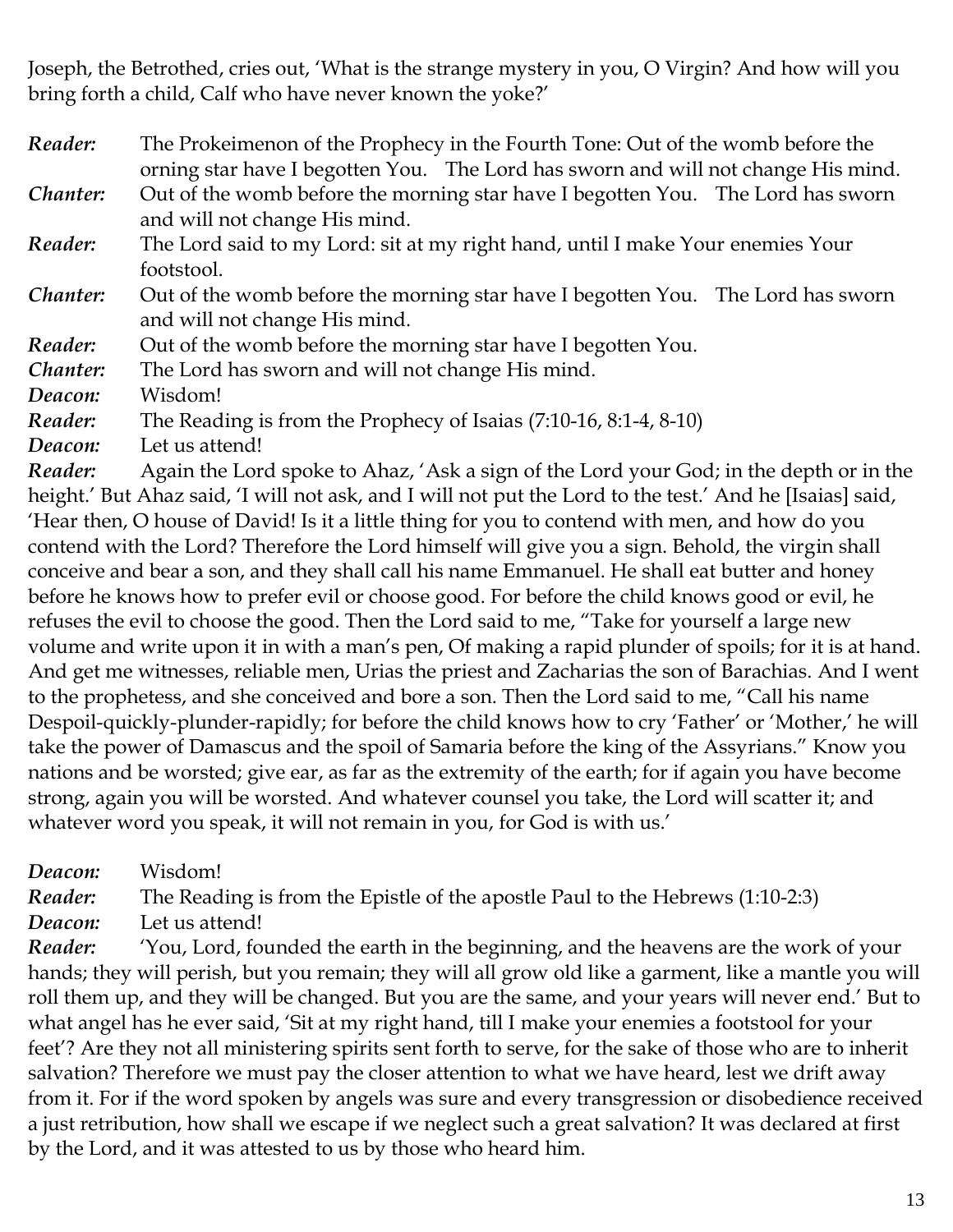*Deacon:* And that we be accounted worthy of hearing the holy Gospel, let us implore the Lord our God.

*Chanter:* Lord, have mercy. (3)

*Deacon:* Wisdom! Upright, let us hear the holy Gospel.

*Priest:* Peace to all.

*Chanter:* And to your spirit!

*Priest:* The reading from the holy Gospel according to Matthew (2:1-12).

*Chanter:* Glory to you, O Lord! Glory to you!

*Deacon:* Let us attend!

*Priest:* Now when Jesus was born in Bethlehem of Judea in the days of Herod the king, behold, wise men from the East came to Jerusalem, saying, "Where is he who has been born king of the Jews? For we have seen his star in the East, and have come to worship him." When Herod the king heard this, he was troubled, and all Jerusalem with him; and assembling all the chief priests and scribes of the people, he inquired of them where the Christ was to be born. They told him, "In Bethlehem of Judea; for so it is written by the prophet: 'And you, O Bethlehem, in the land of Judah, are by no means least among the rulers of Judah; for from you shall come a ruler who will govern my people Israel.'" Then Herod summoned the wise men secretly and ascertained from them what time the star appeared; and he sent them to Bethlehem, saying, "Go and search diligently for the child, and when you have found him bring me word, that I too may come and worship him." When they had heard the king they went their way; and lo, the star which they had seen in the East went before them, till it came to rest over the place where the child was. When they saw the star, they rejoiced exceedingly with great joy; and going into the house they saw the child with Mary his mother, and they fell down and worshiped him. Then, opening their treasures, they offered him gifts, gold and frankincense and myrrh. And being warned in a dream not to return to Herod, they departed to their own country by another way.

*Choir:* Glory to you, O Lord! Glory to you!

*Reader:* Let your mercies, O Lord, come quickly to our aid, for we are utterly poor; help us, O God our Saviour, for the glory of your name. O Lord, deliver us, and have mercy on our sins, for your name's sake.

Holy God, Holy Mighty, Holy Immortal, have mercy on us. (3)

Glory to the Father and to the Son and to the Holy Spirit, now and ever and to the ages of ages. .

All-holy Trinity, have mercy on us. Lord, cleanse our sins. Master, pardon our transgressions. Holy One, watch over and heal our infirmities, for your name's sake.

Lord, have mercy. (3)

Glory to the Father and to the Son and to the Holy Spirit, now and ever and to the ages of ages.

Our Father, Who art in Heaven, hallowed be Thy name. Thy Kingdom come. Thy will be done, on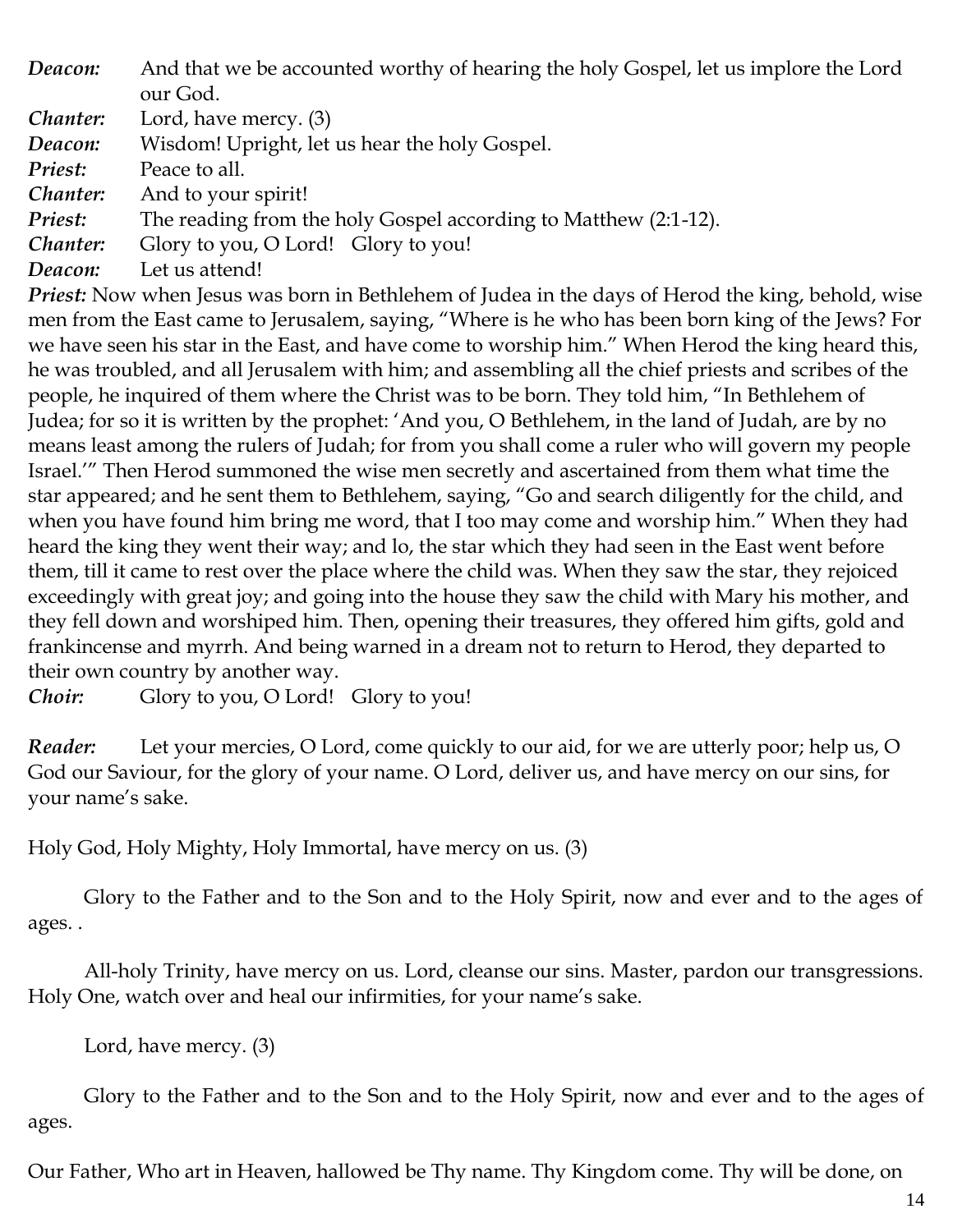earth as it is in Heaven. Give us this day our daily bread; and forgive us our trespasses, as we forgive those who trespass against us; and lead us not into temptation, but deliver us from the evil one.

*Priest:* For yours is the kingdom and the power and the glory, of the Father and of the Son and of the Holy Spirit, now and ever and to the ages of ages. *Reader:* Amen.

**Kontakion in Tone 3** The Virgin today comes to the cave to give birth ineffably to the Word before the age. Dance, world who hear this! Glorify, with angels and the shepherds, Him Who willed to be manifest, a new child, the God before the ages.

*Reader:* Lord, have mercy. (40)

# **Prayer of the Hours**

At every time and at every hour, in heaven and on earth worshipped and glorified, Christ God, long-suffering, great in mercy, great in compassion, loving the just and merciful to sinners, calling all to salvation by the promise of the good things to come; do you, Lord, yourself accept our entreaties at this hour, and direct our lives to your commandments. Sanctify our souls, purify our bodies, correct our thoughts, cleanse our ideas and deliver us from every distress, evil, and pain. Wall us about with your holy Angels, that protected and guided by their host we may reach the unity of the faith and the knowledge of your unapproachable glory; for you are blessed to the ages of ages. Amen.

Lord, have mercy. (3)

Glory to the Father, and to the Son, and to the Holy Spirit, now and ever, and to the ages of ages. Amen.

More honorable than the Cherubim, and more glorious beyond compare than the Seraphim: without defilement you gave birth to God the Word: true Birthgiver of God, we magnify you! In the name of the Lord, bless, Father.

*Priest:* God have pity on us and bless us, show his Face to us and have mercy on us. *Reader:* Amen.

God and Lord of powers, and Maker of all creation, who through the compassion of your incomprehensible mercy sent down your only-begotten Son, our Lord and Saviour, Jesus Christ, for the salvation of our race, and through his precious Cross tore up the record of our sins, and by it triumphed over the principalities and powers of darkness; do you yourself, O Master who loves mankind, accept also our supplications of thanksgiving and entreaty; and deliver us from destroying and dark transgression, and from all our foes, visible and invisible, who seek to harm us. Nail down our flesh through fear of you, and do not let our hearts incline to words or thoughts of evil, but wound our souls with longing for you; that ever gazing upon you and guided by the light that comes from you, seeing you the unapproachable and everlasting light, we may give thanks to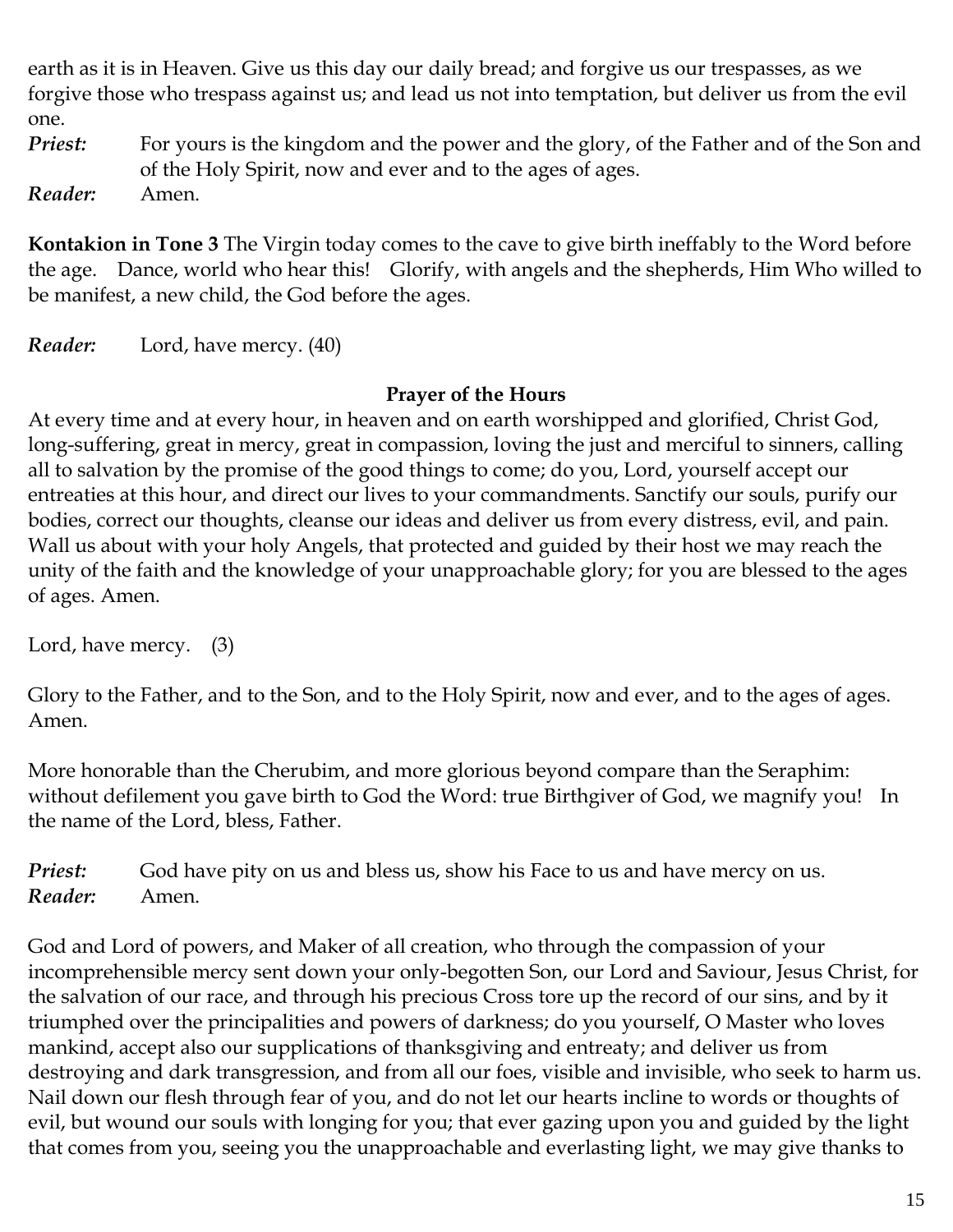you, the unoriginate Father, with your only-begotten Son and your all-holy, good and life-creating Spirit, now and ever and to the ages of ages. Amen.

#### **NINTH HOUR**

*Reader:* Come, let us worship God our King. Come, let us worship and fall down before Christ, our King and our God. Come, let us worship and fall down before Christ Himself, our King and our God.

*(As the Psalms are chanted, the priest makes a full censing of the Church, beginning by censing around the Gospel and concluding by censing before it.)*

### **Psalm 109**

The Lord said to my Lord, 'Sit at my right hand, until I make your enemies a footstool for your feet. The Lord will send out for you a rod of power from Sion; rule in the midst of your enemies. With you is the rule in the day of your power, in the splendours of your saints. From the womb before the morning star I have begotten you. The Lord has sworn and he will not repent; you are a priest for ever according to the order of Melchisedek. The Lord at your right hand shattered kings in the day of his wrath. He will judge among the nations, he will heap up corpses, he will shatter the heads of many upon the land. He will drink from the torrent in the way, therefore he will lift up his head.

#### **Psalm 110**

I will give thanks to you, O Lord, with my whole heart, in the council of the upright and in the congregation. Great are your works, O Lord, sought out according to all his wishes. Thanksgiving and majesty his work, and his justice abides to age on age. He made remembrance of his wonders; the Lord is merciful and compassionate. He gave food to those who fear him, he will remember his covenant forever. He proclaimed the strength of his works to his people, to give them the inheritance of the nations. The works of his hands are truth and judgement, all his commandments are faithful, established to age on age, made in truth and integrity. He sent redemption to his people; he ordained his covenant forever; holy and fearful his name. Fear of the Lord is the beginning of wisdom, while a good understanding is for all who do it. His praise abides to age on age.

#### **Psalm 85**

Incline your ear, O Lord, and hear me, for I am poor and needy. Guard my soul, for I am holy; O my God, save your servant who hopes in you. Have mercy on me, O Lord, for I shall cry to you all the day; give joy to the soul of your servant, for I have lifted up my soul to you. For you, O Lord, are good and gentle, and full of mercy to all who call on you. Give ear, O Lord, to my prayer; and attend to the voice of my supplication. In the day of my trouble I called to you, for you have heard me. There is none like you among the gods, O Lord; none whose works are as yours. All the nations whom you made will come and worship before you, O Lord, and call upon your name. For you are great and do wondrous things; you alone are God. Guide me, O Lord, in your way, and I shall walk in your truth; make my heart glad to fear your name. I shall give you thanks, O Lord, my God, with my whole heart; and I shall glorify your name for ever. For your mercy is great towards me, and you have delivered my soul from the lowest hell. O God, the lawless rose up against me, and an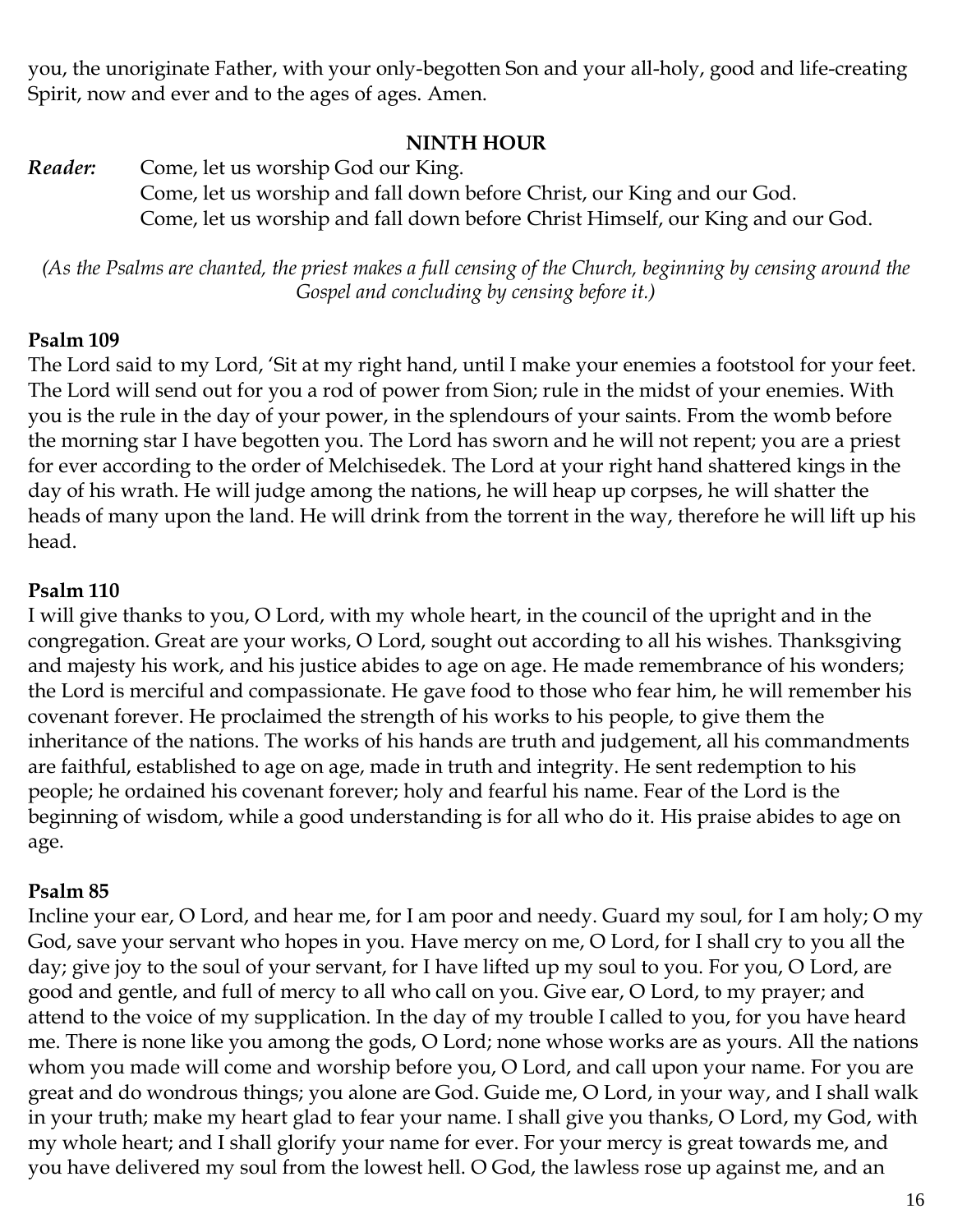assembly of mighty ones sought my soul, and did not set you before them. And you, Lord, are pitying and merciful, long-suffering and full of mercy and true. Look on me and have mercy on me; give your might to your servant and save the son of your maidservant. Make with me a sign for good, and let those who hate me see it and be shamed; for you, Lord, have helped me and comforted me. And again: Make with me a sign for good, and let those who hate me see it and be shamed; for you, Lord, have helped me and comforted me.

Glory to the Father and to the Son and to the Holy Spirit, now and ever and to the ages of ages. Amen.

Alleluia, alleluia, alleluia, glory to you, O God! (3)

Lord have mercy. (3)

Glory to the Father and to the Son and to the Holy Spirit.

**Troparion in Tone 4** Mary once with aged Joseph went to be enrolled in Bethlehem, for he was of David's line; and she bore in her womb fruit unknown; the time for the birth was at hand, and there was no room in the inn; but the Cave proved a fair palace for the Queen. Christ is born, to raise up his image that had fallen.

*Reader:* Now and ever and to the ages of ages. Amen. O Good One, who was born of a Virgin for our sakes and endured crucifixion; who despoiled death by death and as God revealed resurrection, do not despise those whom you fashioned with your own hand; show your love for mankind, O Merciful One, accept the Mother of God who bore you, as she intercedes for us, and save, O Saviour, a people in despair.

**In Tone 7** Herod was struck with amazement when he saw the piety of the Magi, and overcome by wrath he inquired diligently the interval of time. Mothers were left childless and the unripe age of their babes was bitterly harvested. Breasts grew dry and the channels of milk were stopped. Great was the calamity! And so let us, the faithful, devoutly assembled worship Christ's Nativity.

*God will come from Theman and the Holy One from a mountain overshadowed by forest. (Habakkuk 3:3)* **Tone 2** When Joseph had been wounded by sorrow, O Virgin, as he went to Bethlehem you cried out to him, 'Why are you downcast and troubled seeing me great with child? Why wholly ignorant of the dread mystery that is in me. Now cast away every fear as you understand the strange marvel: for in my womb now God descends to earth through mercy, and has taken flesh. You will see when he is born, as he has been well pleased; and filled with joy will worship him as your Creator. Him the Angels praise unceasingly with the Father and the Holy Spirit.'

*Glory to the Father and to the Son and to the Holy Spirit, now and ever and to the ages of ages. Amen.* **Tone 6** Today is born of a Virgin, he who holds creation in the hollow of his hand *(three times).* As a mortal he is wrapped in swaddling rags, he who in his being cannot be handled. God lies in a manger, who of old established the heavens in the beginning. He is nourished with milk from the breast, he who rained Manna on the People in the desert. He summons Magi, the Bridegroom of the Church.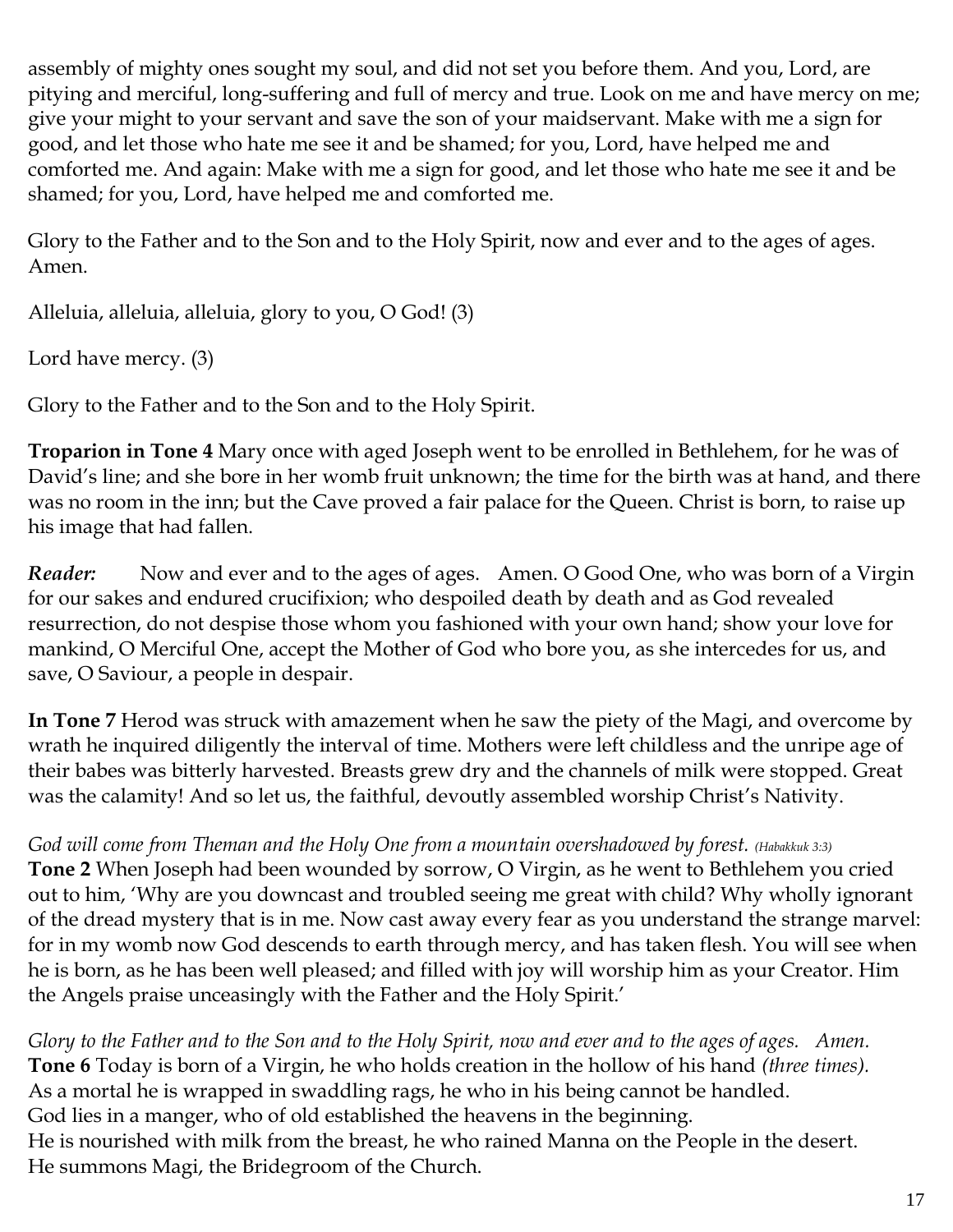He accepts their gifts, the Son of the Virgin. We worship your birth, O Christ *(three times).* Show us also your divine Theophany.

| Reader:  | The Prokeimenon of the Prophecy in the Fourth Tone: "Sion is our mother", a man will |
|----------|--------------------------------------------------------------------------------------|
|          | say; * and a man has been born in her.                                               |
| Chanter: | "Sion is our mother, a man will say; * and a man has been born in her.               |
| Reader:  | Her foundations are on the holy mountains. The Lord loves the gates of Sion more     |
|          | than all the dwellings of Jacob.                                                     |
| Chanter: | "Sion is our mother, a man will say; * and a man has been born in her.               |
| Reader:  | "Sion is our mother", a man will say;                                                |
| Chanter: | "and a man has been born in her."                                                    |
| Deacon:  | Wisdom!                                                                              |
| Reader:  | The Reading is from the Prophecy of Isaiah (9:6-7)                                   |
| Deacon:  | Let us attend!                                                                       |

*Reader:* A child has been born for us, a son has been given to us; whose government is upon his shoulder, and his name will be called 'Angel of Great Counsel, Wonderful Counsellor, Mighty God, Potentate, Prince of Peace, Father of the age to come.' For I will bring peace upon princes, peace and health to him. Great his government, and of his peace there is no bound, upon the throne of David, and upon his kingdom, to establish it, and to uphold it with judgement and with justice from henceforth and for ever more. The zeal of the Lord of hosts will do this.

*Deacon:* Wisdom! *Reader:* The Reading is from the Epistle of the apostle Paul to the Hebrews (2:11-18) *Deacon:* Let us attend! *Reader:* Brethren, the One who sanctifies and those who are sanctified are all from One. For this reason he is not ashamed to call them brethren, saying: I will proclaim your name to my brethren, in the midst of the church I will praise you. And again: I will put my trust in him. And again: Here am

I, and children whom God has given me. Since, therefore, the children share flesh and blood, he himself likewise shared the same things, so that through death he might destroy the one who has the power of death, that is the devil, and free those who all their lives were held in slavery by the fear of death. For it is clear he did not on himself the nature of Angels, but he took on that of the descendants of Abraham. Therefore he had to become like his brethren in every respect, so that he might be a merciful and faithful high priest in the service of God, to make atonement for the sins of the people. For because he himself was tested by what he suffered, he is able to help those who are being tested.

| Deacon:  | And that we be accounted worthy of hearing the holy Gospel, let us implore the Lord<br>our God. |
|----------|-------------------------------------------------------------------------------------------------|
| Chanter: | Lord, have mercy. (3)                                                                           |
| Deacon:  | Wisdom! Upright, let us hear the holy Gospel.                                                   |
| Priest:  | Peace to all.                                                                                   |
| Chanter: | And to your spirit!                                                                             |
| Priest:  | The reading from the holy Gospel according to Matthew (2:13-23).                                |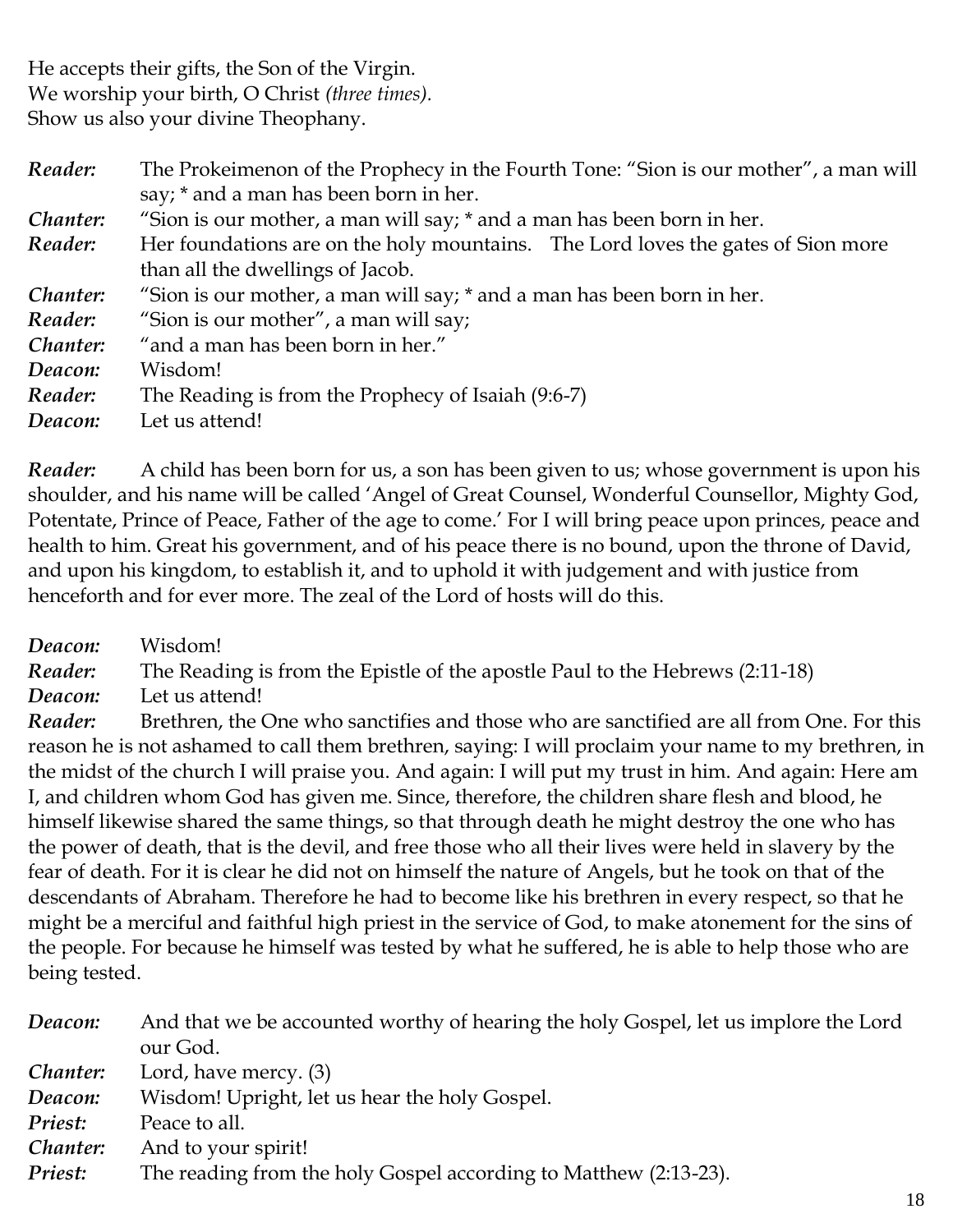*Chanter:* Glory to you, O Lord! Glory to you!

*Deacon:* Let us attend!

*Priest:* Now when they had departed, behold, an angel of the Lord appeared to Joseph in a dream and said, "Rise, take the child and his mother, and flee to Egypt, and remain there till I tell you; for Herod is about to search for the child, to destroy him." And he rose and took the child and his mother by night, and departed to Egypt, and remained there until the death of Herod. This was to fulfill what the Lord had spoken by the prophet, "Out of Egypt have I called my son." Then Herod, when he saw that he had been tricked by the wise men, was in a furious rage, and he sent and killed all the male children in Bethlehem and in all that region who were two years old or under, according to the time which he had ascertained from the wise men. Then was fulfilled what was spoken by the prophet Jeremiah: "A voice was heard in Ramah, wailing and loud lamentation, Rachel weeping for her children; she refused to be consoled, because they were no more." But when Herod died, behold, an angel of the Lord appeared in a dream to Joseph in Egypt, saying,"Rise, take the child and his mother, and go to the land of Israel, for those who sought the child's life are dead." And he rose and took the child and his mother, and went to the land of Israel. But when he heard that Archelaus reigned over Judea in place of his father Herod, he was afraid to go there, and being warned in a dream he withdrew to the district of Galilee. And he went and dwelt in a city called Nazareth, that what was spoken by the prophets might be fulfilled, "He shall be called a Nazarene." *Choir:* Glory to you, O Lord! Glory to you!

*(After the Gospel, the priest blesses the people with it and returns the Book of the Gospels to the altar, and the reader continues:)*

*Reader:* For your holy name's sake do not finally reject us, do not annul your covenant, do not take your mercy from us for the sake of Abraham, your beloved, and for the sake of Isaac, your servant, and Israel, your holy one.

Holy God, Holy Mighty, Holy Immortal, have mercy on us. (3)

Glory to the Father and to the Son and to the Holy Spirit, now and ever and to the ages of ages. .

All-holy Trinity, have mercy on us. Lord, cleanse our sins. Master, pardon our transgressions. Holy One, watch over and heal our infirmities, for your name's sake.

Lord, have mercy. (3)

Glory to the Father and to the Son and to the Holy Spirit, now and ever and to the ages of ages.

Our Father, Who art in Heaven, hallowed be Thy name. Thy Kingdom come. Thy will be done, on earth as it is in Heaven. Give us this day our daily bread; and forgive us our trespasses, as we forgive those who trespass against us; and lead us not into temptation, but deliver us from the evil one.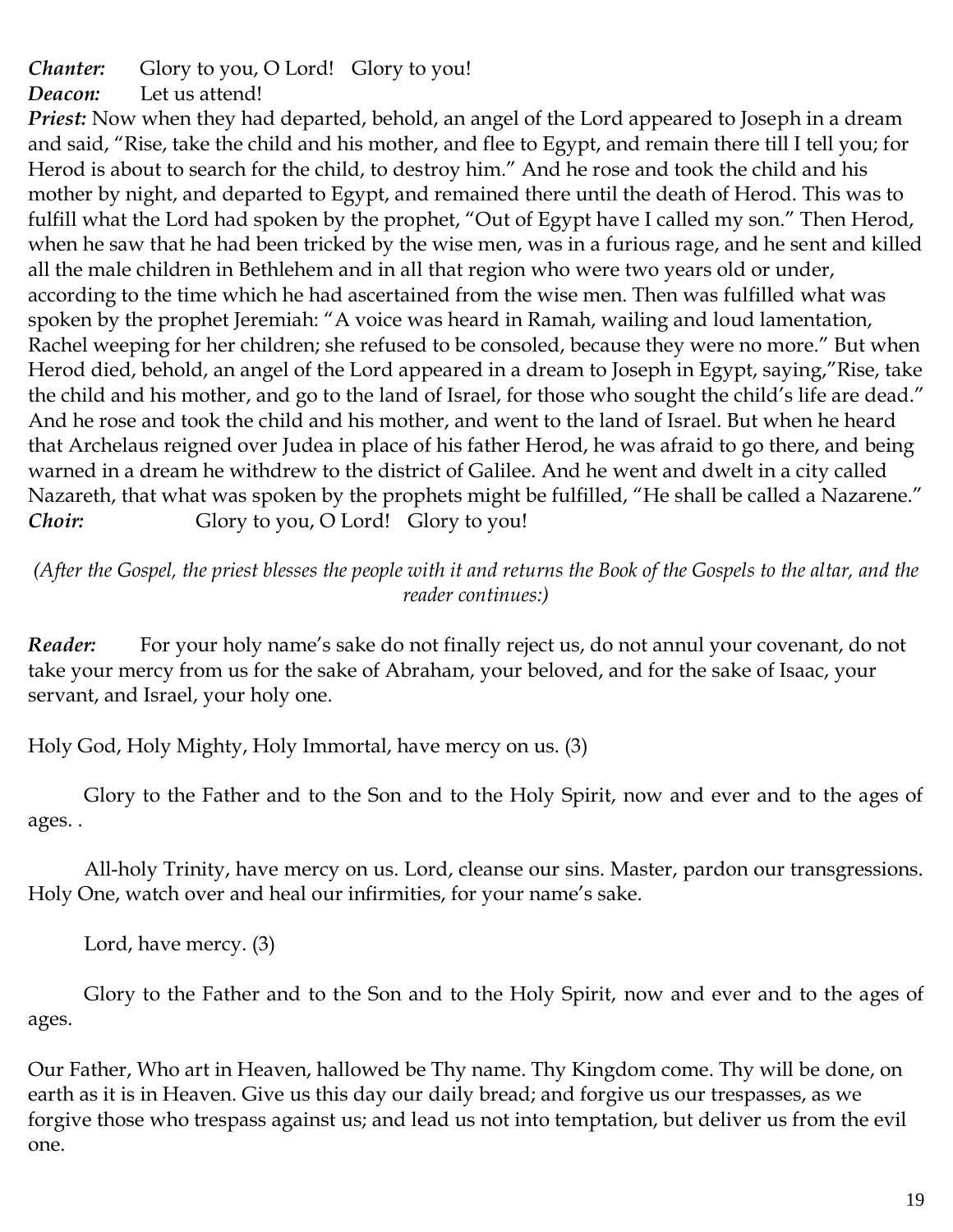- *Priest:* For yours is the kingdom and the power and the glory, of the Father and of the Son and of the Holy Spirit, now and ever and to the ages of ages.
- *Reader:* Amen.

**Kontakion in Tone 3** The Virgin today comes to the cave to give birth ineffably to the Word before the age. Dance, world who hear this! Glorify, with angels and the shepherds, Him Who willed to be manifest, a new child, the God before the ages.

*Reader:* Lord, have mercy. (40)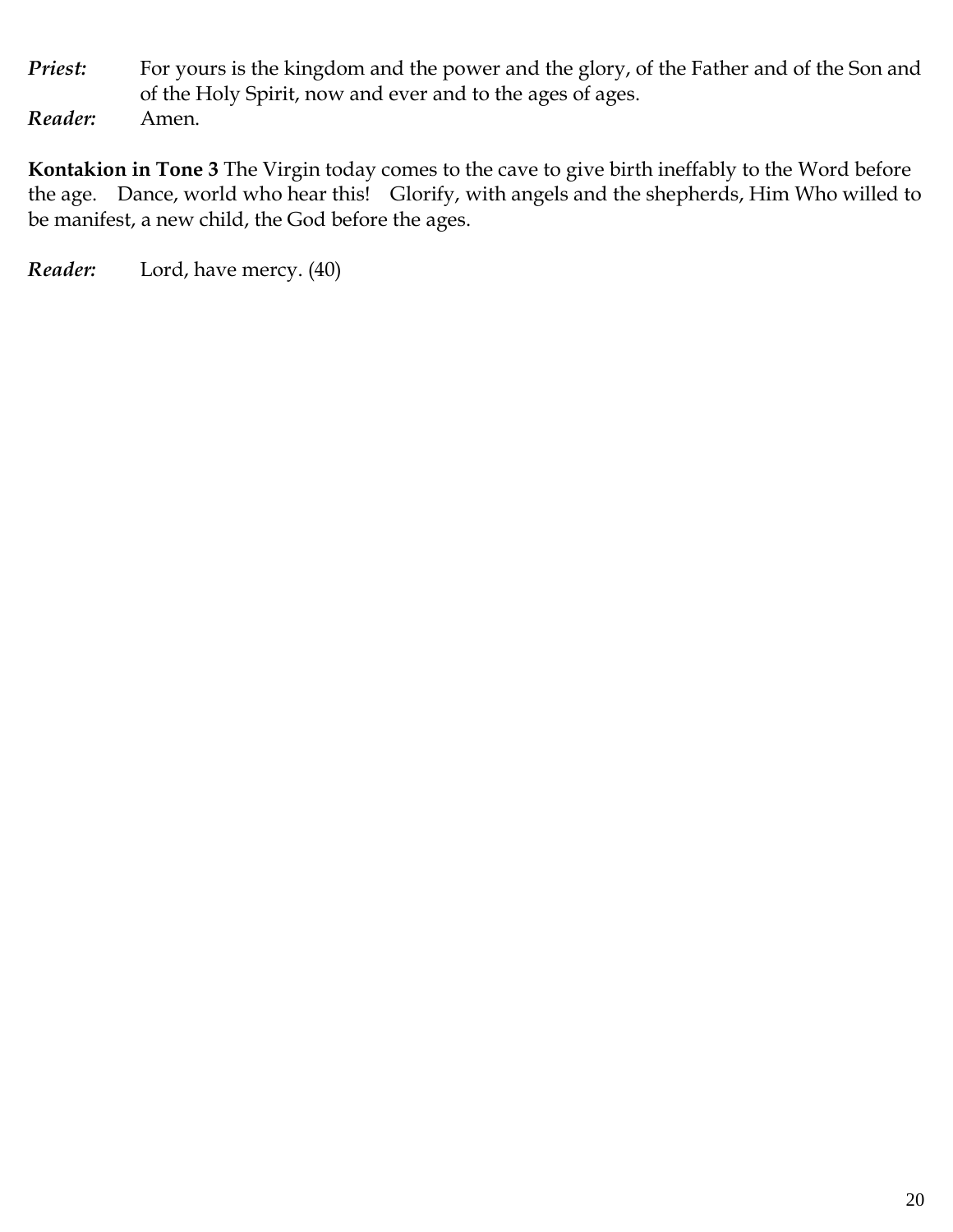## **Prayer of the Hours**

At every time and at every hour, in heaven and on earth worshipped and glorified, Christ God, long-suffering, great in mercy, great in compassion, loving the just and merciful to sinners, calling all to salvation by the promise of the good things to come; do you, Lord, yourself accept our entreaties at this hour, and direct our lives to your commandments. Sanctify our souls, purify our bodies, correct our thoughts, cleanse our ideas and deliver us from every distress, evil, and pain. Wall us about with your holy Angels, that protected and guided by their host we may reach the unity of the faith and the knowledge of your unapproachable glory; for you are blessed to the ages of ages. Amen.

Lord, have mercy. (3)

Glory to the Father, and to the Son, and to the Holy Spirit, now and ever, and to the ages of ages. Amen.

More honorable than the Cherubim, and more glorious beyond compare than the Seraphim: without defilement you gave birth to God the Word: true Birthgiver of God, we magnify you! In the name of the Lord, bless, Father.

*Priest:* God have pity on us and bless us, show his Face to us and have mercy on us. *Reader:* Amen. Master, Lord Jesus Christ, our God, who have long endured our transgressions, and brought us to this hour in which hanging on the life-giving tree you showed the good Thief the way into Paradise and destroyed death by death, have mercy also on us the sinners and your unworthy servants. For we have sinned and trespassed and are not worthy to raise our eyes and look on the height of heaven; because we have abandoned the way of your justice and walked in the will of our hearts. But we implore your unbounded goodness: spare us, O Lord, according to the multitude of your mercy, and save us for your holy name's sake, for our days have been wasted in vanity. Rescue us from the hand of our opponent, forgive us our sins, slay our carnal will, that we, having put off the old man, may put on the new, and live for you, our Master and benefactor; and that thus following your precepts we may reach eternal rest, where those who rejoice have their dwelling. For you are the true joy and gladness of those who love you, Christ our God, and to you we give glory, together with your unoriginate Father, and your all-holy, good and life-creating Spirit, now and ever and to the ages of ages. Amen.

#### **The Typika**

*(The Beatitudes are read quickly, without singing.)*

In Your kingdom remember us, O Lord, when You come in Your kingdom. Blessed are the poor in spirit; for theirs is the kingdom of heaven. Blessed are they who mourn, for they shall be comforted. Blessed are the meek, for they shall inherit the earth. Blessed are they who hunger and thirst after righteousness, for they shall have their fill. Blessed are the merciful, for they shall obtain mercy. Blessed are the pure in heart, for they shall see God. Blessed are the peacemakers, for they shall be called the sons of God. Blessed are they who are persecuted for righteousness' sake, for theirs is the kingdom of heaven.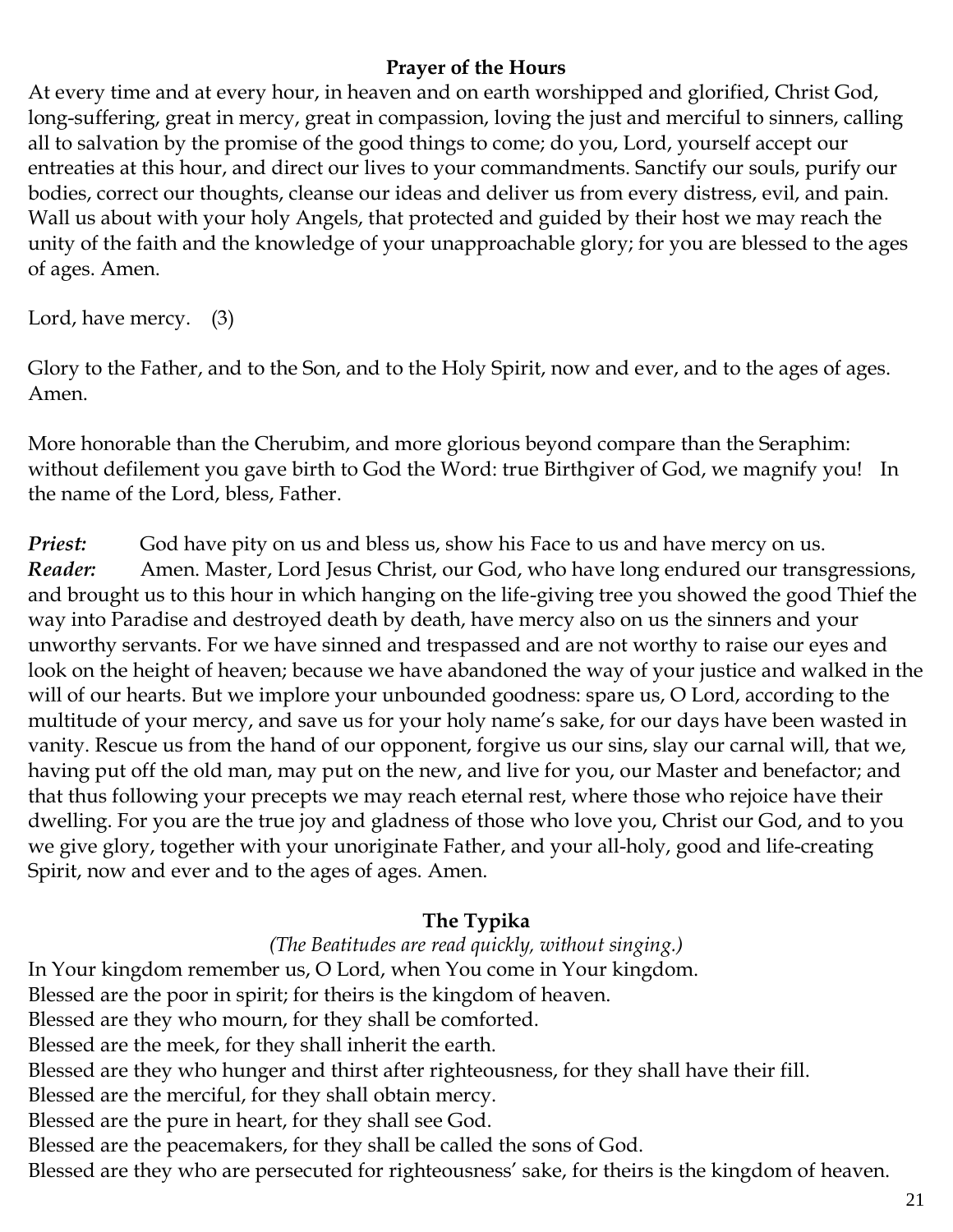Blessed are you when men shall revile you, and persecute you, and shall say all manner of evil against you falsely, for my sake.

Rejoice, and be exceedingly glad, for great is your reward in heaven.

The heavenly choir hymns You and cries, Holy, Holy, Holy Lord God Sabbaoth; heaven and earth are full of Your glory.

Come unto Him and be enlightened, and your faces will not be ashamed.

The heavenly choir hymns You and cries, Holy, Holy, Holy Lord God Sabbaoth; heaven and earth are full of Your glory.

Glory to the Father, and to the Son, and to the Holy Spirit, now and ever, and to the ages of ages. Amen.

The choir of holy angels and archangels, with all the powers of heaven, sings Your praises and cries, Holy, Holy, Holy, Lord God Sabbaoth; heaven and earth are full of Your glory.

# **The Creed**

I believe in one God, the Father almighty, Maker of heaven and earth, and of all things visible and invisible. And in one Lord Jesus Christ, the Son of God, the only-begotten, begotten of the Father before all ages. Light of Light; true God of true God; begotten not made; of one essence with the Father; by Whom all things were made; Who for us men and for our salvation, came down from heaven, and was incarnate of the Holy Spirit and the Virgin Mary, and became man. And He was crucified for us under Pontius Pilate, and suffered, and was buried. And the third day He rose again according to the Scriptures, and ascended into heaven, and sits at the right hand of the Father; and He shall come again with glory to judge the living and the dead. Whose Kingdom shall have no end. And in the Holy Spirit, the Lord, the Giver of Life, Who proceeds from the Father; Who with the Father and the Son together is worshiped and glorified, Who spoke by the Prophets. In one holy, Catholic and Apostolic Church. I acknowledge one baptism for the remission of sins. I look for the resurrection of the dead, and the life of the world to come. Amen.

Loose, remit, and pardon, O God, our sins both voluntary and involuntary, in thought, word, or deed, in knowledge or in ignorance, committed by day or by night, of the mind or of the intention: forgive them all, for You are good and love mankind.

*Reader:* Our Father, Who art in heaven, hallowed by Thy name. Thy Kingdom come. Thy will be done, on earth as it is in heaven. Give us this day our daily bread; and forgive us our trespasses, as we forgive those who trespass against us, and lead us not into temptation, but deliver us from the evil one.

- *Priest:* For yours is the Kingdom, and the power, and the glory, of the Father, and of the Son, and of the Holy Spirit, now and ever, and to the ages of ages.
- *People:* Amen.

**Kontakion in Tone 3** The Virgin today comes to the cave to give birth ineffably to the Word before the age. Dance, world who hear this! Glorify, with angels and the shepherds, Him Who willed to be manifest, a new child, the God before the ages.

*Reader:* Lord, have mercy. (40)